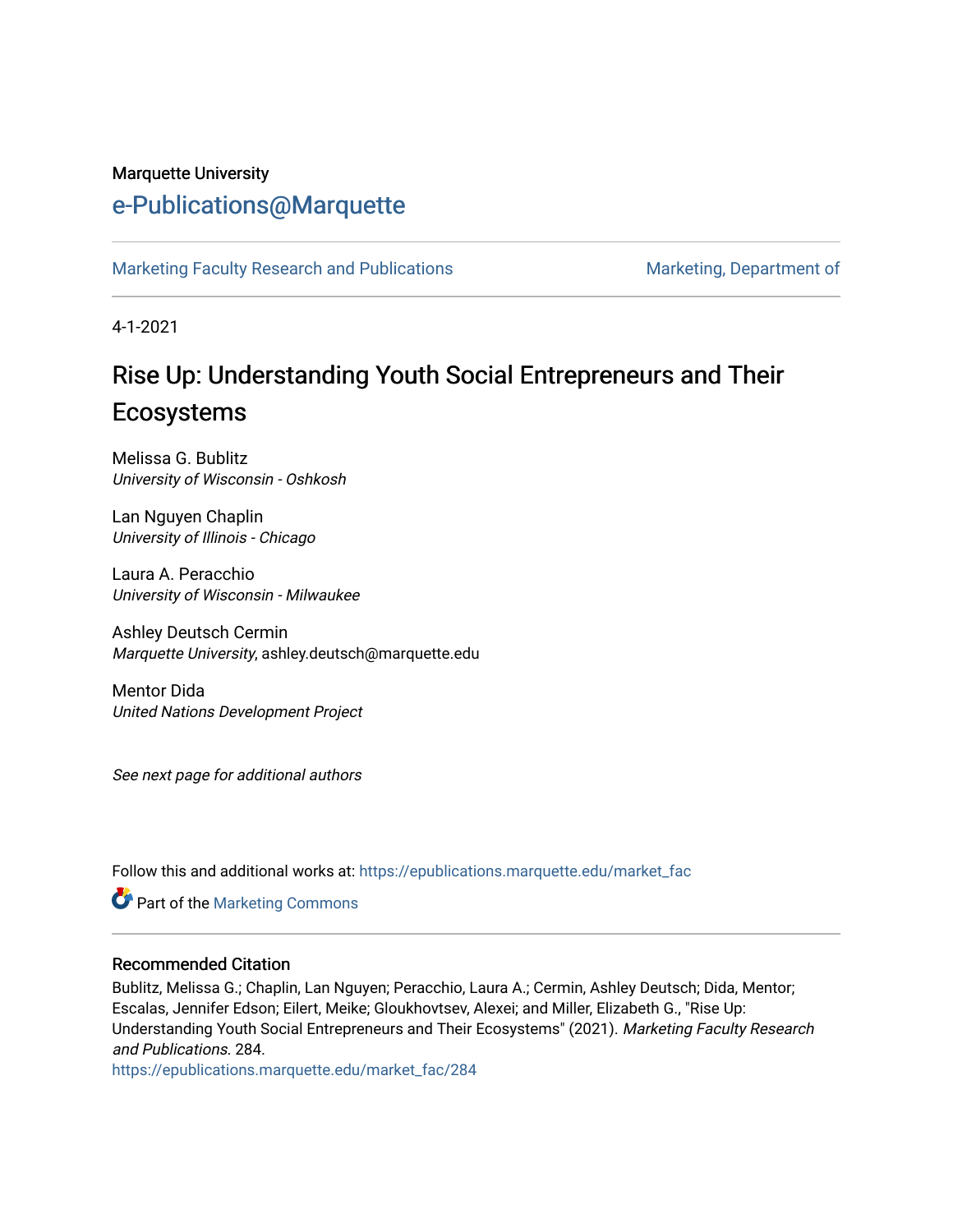## Authors

Melissa G. Bublitz, Lan Nguyen Chaplin, Laura A. Peracchio, Ashley Deutsch Cermin, Mentor Dida, Jennifer Edson Escalas, Meike Eilert, Alexei Gloukhovtsev, and Elizabeth G. Miller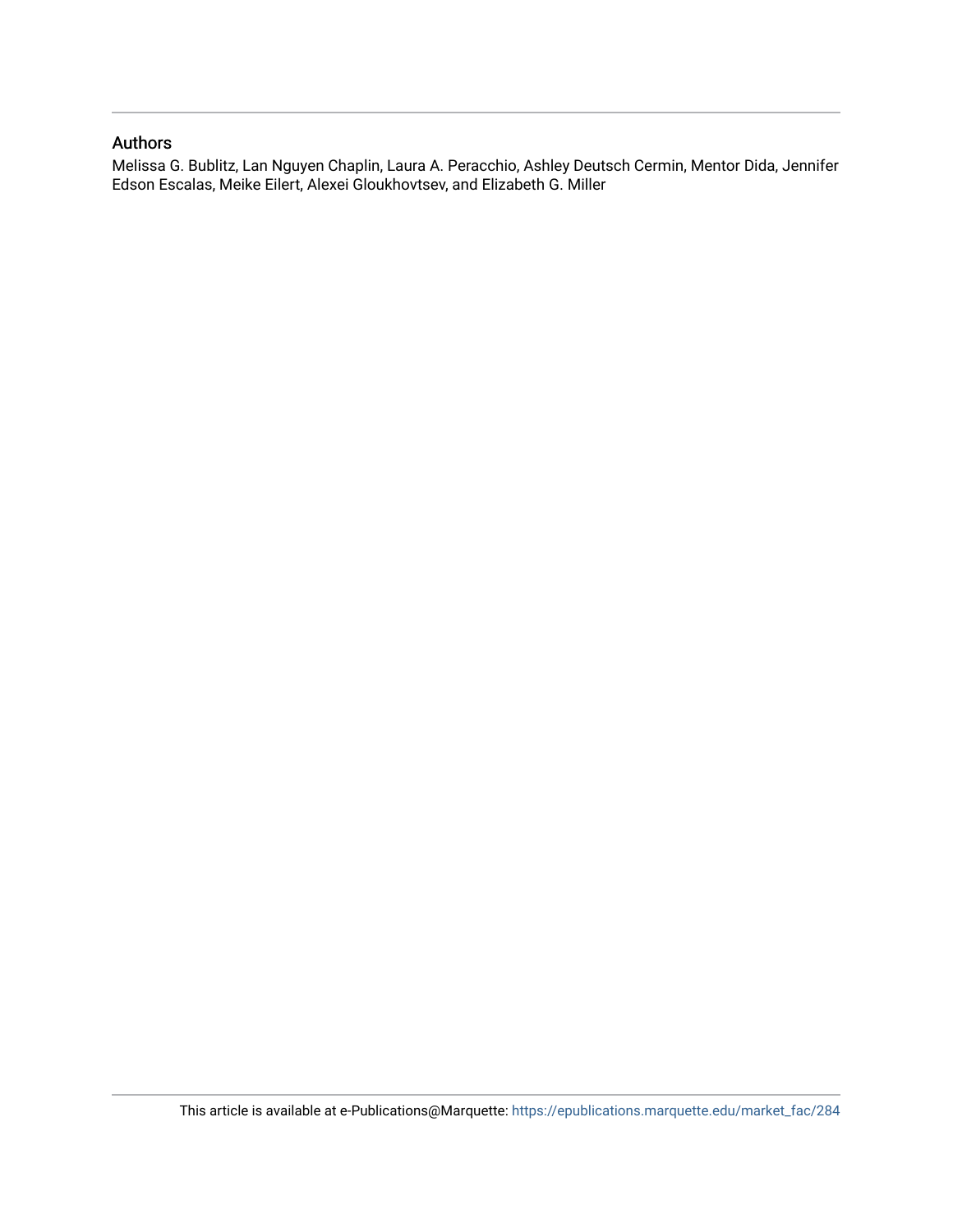

# **Rise Up: Understanding Youth Social Entrepreneurs and Their Ecosystems**

Journal of Public Policy & Marketing 2021, Vol. 40(2) 206-225 © American Marketing Association 2020 Article reuse guidelines: [sagepub.com/journals-permissions](https://sagepub.com/journals-permissions) [DOI: 10.1177/0743915620937702](https://doi.org/10.1177/0743915620937702) [journals.sagepub.com/home/ppo](http://journals.sagepub.com/home/ppo)



**Melissa G. Bublitz , Lan Nguyen Chaplin, Laura A. Peracchio, Ashley Deutsch Cermin, Mentor Dida, Jennifer Edson Escalas, Meike Eilert<sup>®</sup>, Alexei Gloukhovtsev, and Elizabeth G. Miller** 

#### **Abstract**

This research focuses on youth social entrepreneurs who are leading ventures that address pressing societal problems including climate change, gun reform, and social justice. It answers *Journal of Public Policy & Marketing*'s call for more research in marketing on social entrepreneurship. Consistent with the mission of Transformative Consumer Research to enhance individual and societal well-being, this research explores how the dynamic ecosystem of youth social entrepreneurs empowers them to rise up to transform people, communities, and the future for the better. The authors partnered with 20 established youth social entrepreneurs who have founded social impact initiatives as well as two organizations that support youth social entrepreneurs, Ashoka and Future Coalition, to develop a framework for understanding the ecosystem that encourages youth social entrepreneurs to enhance people's well-being and make the world a better place. This framework integrates the experiences of these youth social entrepreneur partners and extant literature in marketing and related disciplines to provide guidance that can help researchers, policy makers, educators, and parents design an environment to support the success of youth social entrepreneurs.

#### **Keywords**

mindset, social entrepreneurship, social impact, Transformative Consumer Research, youth social entrepreneur

Online supplement:<https://doi.org/10.1177/0743915620937702>

Social entrepreneurs are leaders of ventures who innovate solutions to alleviate society's most pressing problems (Ashoka 2016; Bloom 2012; Skoll World Forum 2013). In a 2012 special section on social entrepreneurship, Journal of Public Policy and Marketing (JPPM) launched the study of social entrepreneurship in the marketing field (Bloom 2012). This JPPM issue included articles focused on how to improve the effectiveness and impact of social entrepreneurs, explored personality traits that determine social entrepreneurial success, and provided normative advice to social entrepreneurs and policy makers (Bloom 2012; Epstein and Yuthas 2012; Newbert 2012; Weerawardena and Mort 2012; Wood 2012). As this collection of JPPM articles highlights, social entrepreneurs are "catalysts for social transformation" (Azmat, Ferdous, and Couchman 2015, p. 254) who provide positive transformative benefit to individuals and society (Bloom 2009, 2012; Martin and Osberg 2007). Consistent with the mission of Transformative Consumer Research (TCR), social entrepreneurs work to benefit individual and societal well-being, welfare, and quality of life (Mick et al. 2012). By innovating positive change that affects the well-being of people and communities, social

entrepreneurs drive transformation (Pinheiro and Strickland 2016), thereby carrying out the TCR mission.

Melissa G. Bublitz is Associate Professor of Marketing, Affiliated Faculty Sustainability Institute for Regional Transformations (SIRT), University of Wisconsin Oshkosh, USA (email: [bublitzm@uwosh.edu\)](mailto:bublitzm@uwosh.edu). Lan Nguyen Chaplin is Associate Professor of Marketing, College of Business, University of Illinois at Chicago, USA (email: [nguyenl@uic.edu](mailto:nguyenl@uic.edu)). Laura A. Peracchio is Judith H. and Gale E. Klappa Professor of Marketing, Sheldon B. Lubar School of Business, University of Wisconsin-Milwaukee, USA (email: [lperacch@uwm.edu](mailto:lperacch@uwm.edu)). Ashley Deutsch Cermin is Assistant Professor of Marketing, Marquette University, USA (email: [ashley.deutsch@marquette.](mailto:ashley.deutsch@marquette.edu) [edu\)](mailto:ashley.deutsch@marquette.edu). Mentor Dida is Social Entrepreneur, Ashoka, and Movement Building Architect, United Nations Development Project, USA (email: [mdida15@](mailto:mdida15@gmail.com) [gmail.com\)](mailto:mdida15@gmail.com). Jennifer Edson Escalas is Professor, Owen Graduate School of Management, Vanderbilt University, USA (email: [jennifer.escalas@vanderbilt.](mailto:jennifer.escalas@vanderbilt.edu) [edu](mailto:jennifer.escalas@vanderbilt.edu)). Meike Eilert is Assistant Professor, Gatton College of Business and Economics, University of Kentucky, USA (email: [mei224@uky.edu\)](mailto:mei224@uky.edu). Alexei Gloukhovtsev is Assistant Professor in Marketing, Aalto University School of Business, Finland (email: [alexei.gloukhovtsev@aalto.fi](mailto:alexei.gloukhovtsev@aalto.fi)). Elizabeth G. Miller is Professor of Marketing, Isenberg School of Management, University of Massachusetts Amherst, USA (email: [emiller@isenberg.umass.edu](mailto:emiller@isenberg.umass.edu)).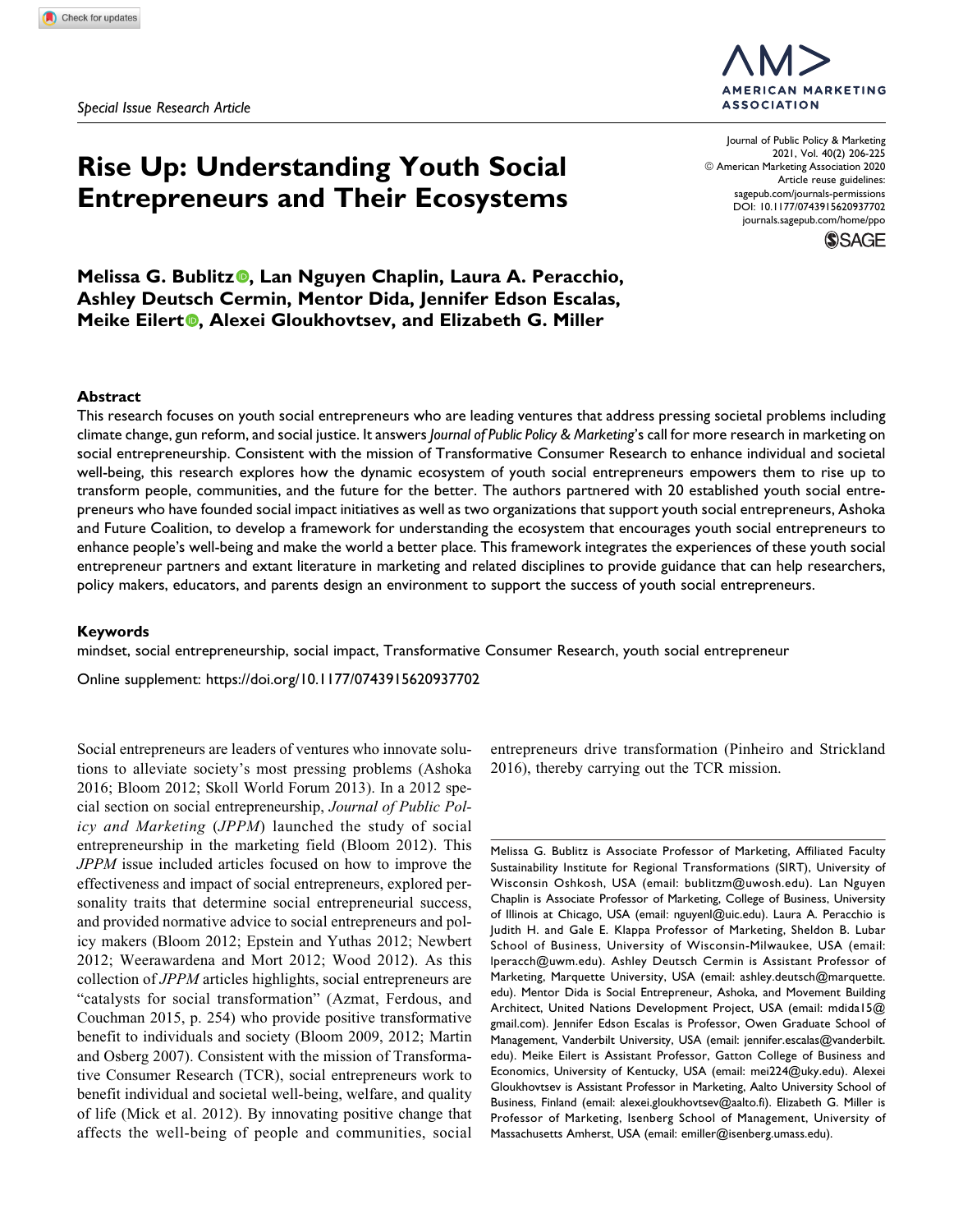In his introduction to the *JPPM* special section on social entrepreneurship, Bloom (2012, p. 74) calls for more researchers in marketing "to contribute to the body of knowledge about social entrepreneurship." While scholarship on social entrepreneurship continues to grow, it has focused primarily on adults. As Kruse (2019, p. 156) points out, academic study of youth social entrepreneurs is a "nascent field for inquiry," and there is a need for frameworks to advance understanding of youth social entrepreneurship. In particular, a framework for understanding the enabling factors that fuel the success of youth social entrepreneurs is missing. Our research innovates and builds that framework. We introduce a framework that explores the dynamic ecosystem needed to cultivate youth social entrepreneurs to rise up and transform people, communities, and the world for the better. Our framework, then, expands the social entrepreneurship and marketing literature streams by identifying the ecosystem that supports youth in their social entrepreneurial endeavors.

Although the study of youth social entrepreneurship has received little attention, the practice of youth social entrepreneurship is currently flourishing (Ashoka: Innovators for the Public et al. 2019; Kruse 2019). Youth today are launching social entrepreneurial initiatives to work toward "a common goal of making the future a better, safer, and more just place for everyone" (futurecoalition.org). In the tradition of youth-led movements that have changed the world by fighting for civil rights in the United States; eradicating corruption in Brazil; and ending dictatorships in Serbia, Tunisia, and Gambia (Stephen and Thompson 2018), youth are harnessing the power of social entrepreneurship to organize their transformational efforts. Perhaps the best known among these youth is Greta Thunberg, the 17-year-old founder of Fridays for Future, who led a climate strike on September 20, 2019 in 150 countries across the world and was named Time magazine's 2019 Person of the Year (Alter, Haynes, and Worland 2019). Across the United States, a growing number of youth concerned about a wide array of issues—climate change, gun reform, education, racial justice, health care, and civic action—are taking an active role in shaping the future through social entrepreneurship. This research presents a framework to enable more youth social entrepreneurs to succeed when they take action to create positive impact in our world.

Addressing youth social entrepreneurial initiatives, Secretary-General of the United Nations (UN) António Guterres said, "Young people tend to have a fantastic impact in public opinion around the world. Governments follow" (Alter, Haynes, and Worland 2019). Social entrepreneurs and, by extension, youth social entrepreneurs—influence individual and collective well-being not only through the direct impact of their initiatives but also by influencing laws, policies, and regulations (Bloom 2012). And, as Secretary-General Guterres points out, youth advocacy can have a significant influence on public policy. Forbes recognized this influence by naming Katie Eder, the 20-year-old founder of Future Coalition, as the youngest person on its 2020 "30 Under 30" list for Law and Policy, writing, "Eder's advocacy contributed to a record youth turnout across the country in the 2018 midterms [U.S. midterm elections]" (Coyne, Glusker, and Kreznar 2019). In turn, as our research makes clear, local, state, and national educational policy affects opportunities for youth to engage in social entrepreneurship.

Our research is grounded in the relational engagement approach developed by Ozanne et al. (2017). In keeping with the relational engagement methodology introduced by Bublitz et al. (2019), our team of authors collaborated with 20 established youth social entrepreneurs and two organizations supporting social entrepreneurship among youth, Ashoka and Future Coalition. Working with these partners, we gained a deeper understanding of the challenges youth social entrepreneurs face and the vital practices and enabling factors that contribute to their success. How and where youth become "agent[s] of social change may go against the grain" of the paths adults tread (Nga and Shamuganathan 2010, p. 265). Youth, and by association youth social entrepreneurs, are different from adults, as their outlook on life and goals are more idealistic and flexible; youth engage in less constrained thinking, and prosocial behaviors peak in late adolescence (Berk 2007; Blankenstein et al. 2020; Welford 1958).

We begin with an introduction to the academic literature on social entrepreneurship with an emphasis on contributions from marketing and a focus on how youth social entrepreneurs differ from adults. Next, we describe our relational engagement methodology for understanding the youth social entrepreneur ecosystem. We then explore that ecosystem, focusing on key influencers, access to resources, and the youth social entrepreneur mindset that can both foster and inhibit youth social entrepreneurship. This exploration of the youth social entrepreneur ecosystem integrates relevant concepts from marketing and its associated disciplines with the experiences of our youth social entrepreneur partners into a singular framework. Finally, we offer public policy recommendations for how to support youth social entrepreneurs and propose additional research to advance our understanding and cultivation of youth social entrepreneurs who are rising up to make the future a brighter place for everyone.

## **Social Entrepreneurship**

In his introduction to *JPPM*'s special section on social entrepreneurship, Bloom (2012, p. 73) defines social entrepreneurs as "leaders of ventures that employ innovative approaches to address social problems." Social entrepreneurs address societal concerns and catalyze social change by mobilizing "ideas, capacities, resources, and social arrangements required for sustainable social transformations" (Alvord, Brown, and Letts 2004, p. 262) that produce small, short-term changes that subsequently lead to larger changes over time (Azmat, Ferdous, and Couchman 2015). Social entrepreneurship arises and ensues when an individual who is "opportunistic, persistent, and accountable" (Bloom 2009, p. 128) encounters social injustice (Pless 2012) and feels empathy for those experiencing this injustice (Saebi, Foss, and Linder 2019). Environmental and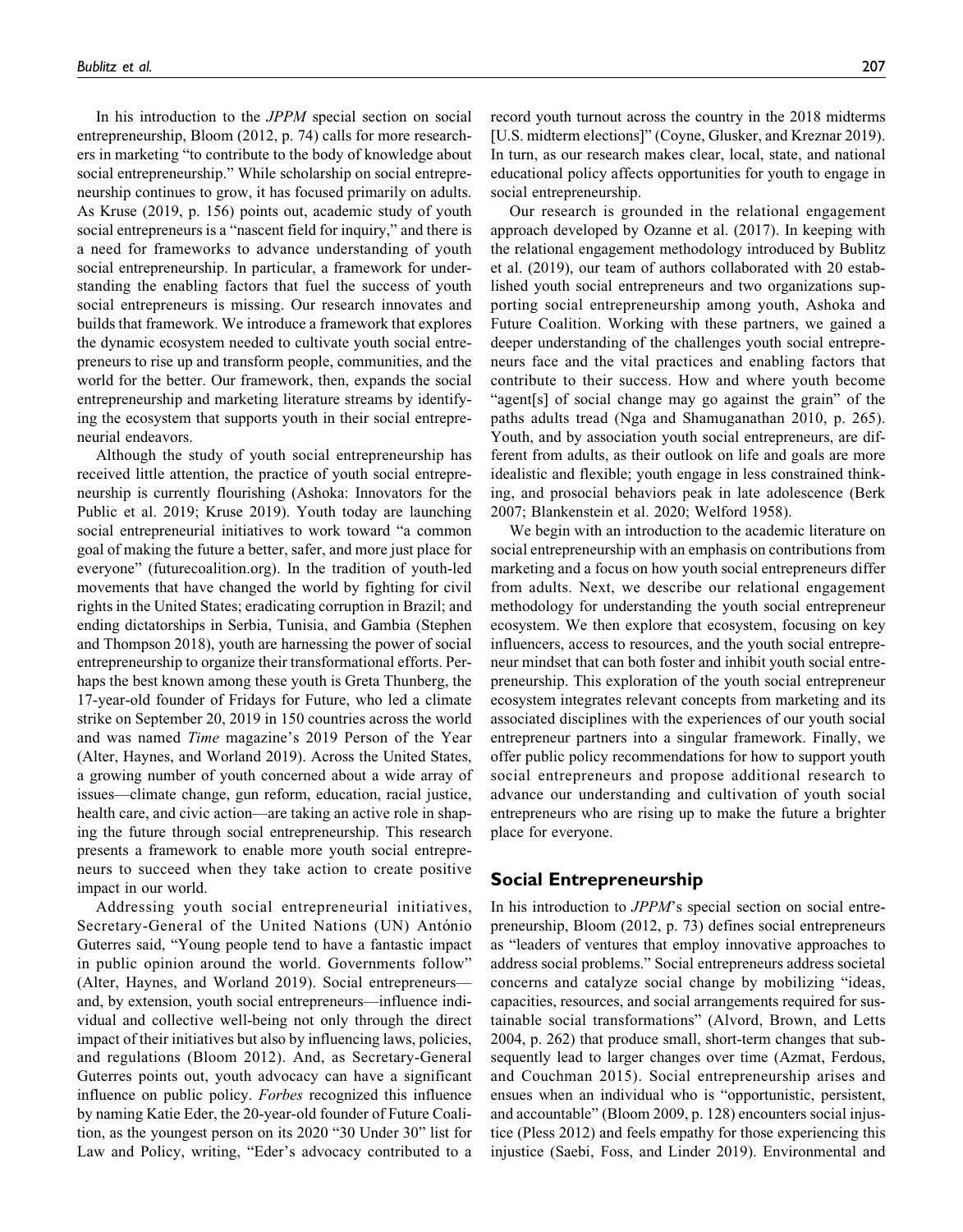societal forces, along with individual characteristics such as empathy, drive social entrepreneurs to pursue large-scale change that yields a "lasting transformational benefit" to individuals and society (Martin and Osberg 2007, p. 34).

Social entrepreneurship's value to underserved people and to society has been explored in TCR research focused on subsistence markets and championed by JPPM in a 2015 special section (Azmat, Ferdous, and Couchman 2015; Barrios and Blocker 2015; Kolk and Lenfant 2015; Venugopal, Viswanathan, and Jung 2015). As this research makes clear, the exploration of social entrepreneurship offers the potential for a contribution to both TCR and marketing. Conversely, Bloom (2009) argues that the marketing discipline has much to offer social entrepreneurship. For one, achieving large-scale social impact through social entrepreneurship requires the capacity to pursue constant innovation (Weerawardena and Mort 2012), support strong internal marketing (Epstein and Yuthas 2012), and maintain a market-orientated focus (Nicholls and Cho 2006). Insights from consumer research are also essential to social entrepreneurs in their work to modify problematic behaviors (Griskevicius, Cantú, and Van Vugt 2012) and better manage fundraising (Wood 2012).

Social entrepreneurs, in contrast to entrepreneurs who pursue for-profit ventures, are motivated by a social impact mission and are focused on providing societal value rather than creating private value (Dees 2001) or personal economic gain (Martin and Osberg 2007). The value social entrepreneurs aim to create is designed to positively affect the well-being of people and communities and to offer transformative benefits to society (Martin and Osberg 2007; Pinheiro and Strickland 2016). There are many unexplored opportunities for researchers in marketing to study social entrepreneurship and to enhance its potential to benefit individual and societal wellbeing (Bloom 2009). Our research explores one such area, youth social entrepreneurship, a nascent focus for academic research (Kruse 2019).

#### *Youth as Emergent Social Entrepreneurs*

Youth social entrepreneurship builds on the history of youthled social change in the United States from the 1899 newsboys' strike to the 1957 Little Rock Nine (Kruse 2019). Although academic research focused on youth social entrepreneurship is "in its infancy ... the practice [of youth social entrepreneurship] has been well under way" (Kruse 2019, p. xiv). Following the 2018 Parkland, Florida, high school shooting, studentsurvivors founded March for Our Lives to end gun violence. The efforts of 17-year-old Greta Thunberg's climate protests and founding of Fridays for Future also show how organized youth social action in the form of social entrepreneurship is growing (Kruse 2019; Rendon 2020). Relative to adults, youth are more uniformly positive about their ability to create social change and are more willing to take bold actions to achieve their goals (Berk 2007; Blankenstein et al. 2020; Welford 1958). Youth, relative to adults, experience an increased capacity to think abstractly and to empathize with others (Eccles,

Wigfield, and Byrnes 2003), all while undergoing an intense process of self-discovery (Leslie et al. 2004). Youth's "capability for abstract thinking often causes them to envision severe social threats" (Pechmann, Catlin and Zheng 2020, p. 154; see also Clark and McManus 2002; Pine 2001; Spurr and Stopa 2002), which may assist them in thinking abstractly about solutions and increase their willingness to tackle societal problems that adults deem too large and complex to solve.

Because they are rapidly developing physically, cognitively, socially, and emotionally, youth social entrepreneurs differ from their adult counterparts in some ways that may enhance their potential to lead social change efforts. Researchers frequently investigate the negative implications of youth's impulsive and risky behaviors (for a review, see Pechmann, Catlin, and Zheng [2020]). What has received less attention from researchers is how the risk-taking behaviors and reward-seeking tendencies that characterize youth may enhance their potential for prosocial behavior. As their brain develops, youth are more likely to explore their impulses and take risks (Hollenstein and Lougheed 2013) because they value rewards and discount the potential for future loss differently than adults (Dick, Adkins, and Kuo 2016; Kilford, Garrett, and Blakemore 2016). Research has demonstrated that youth are just as capable as adults at evaluating risk (Beyth-Marom et al. 1993), but their developing brains allow them to take risks that adults would not. This tolerance for risk may also provide an explanation for why prosocial behaviors, which can involve risk, peak in late adolescence (Blankenstein et al. 2020). Youth social entrepreneurs tend to break rules, but they direct their rule-breaking into productive action to benefit society (Obschonka 2016).

Research shows that self-efficacy is pivotal to social entrepreneurship (Venugopal, Viswanathan, and Jung 2015). However, for youth, self-efficacy—a belief in their own ability to perform behaviors needed to achieve an outcome (Bandura 1986)—is part of a broader set of developing social-cognitive skills. Youth develop abilities such as self-efficacy and explore their self-identities through curricular and extracurricular activities (Pechmann, Catlin, and Zheng 2020). Engaging youth in bringing new ideas and tactics to address an ongoing societal problem provides "developmentally constructive" activities that advance well-being (Pechmann, Catlin and Zheng 2020) and channel youth toward activities with the potential to create social change. Furthermore, youth "who know how to think critically are better participants in public affairs, better at identifying and solving important life problems, and are more likely to become productive citizens" (Reynolds 2005, p. 81). From a public policy perspective, youth who are actively engaged in social change at a young age stay engaged as adults and become active citizens (Rendon 2020). Finding a way to support youth social entrepreneurs by understanding the ecosystem needed for them to succeed is a vital research goal. We begin our exploration of the youth social entrepreneur ecosystem by describing our collaborative research process with youth social entrepreneurs.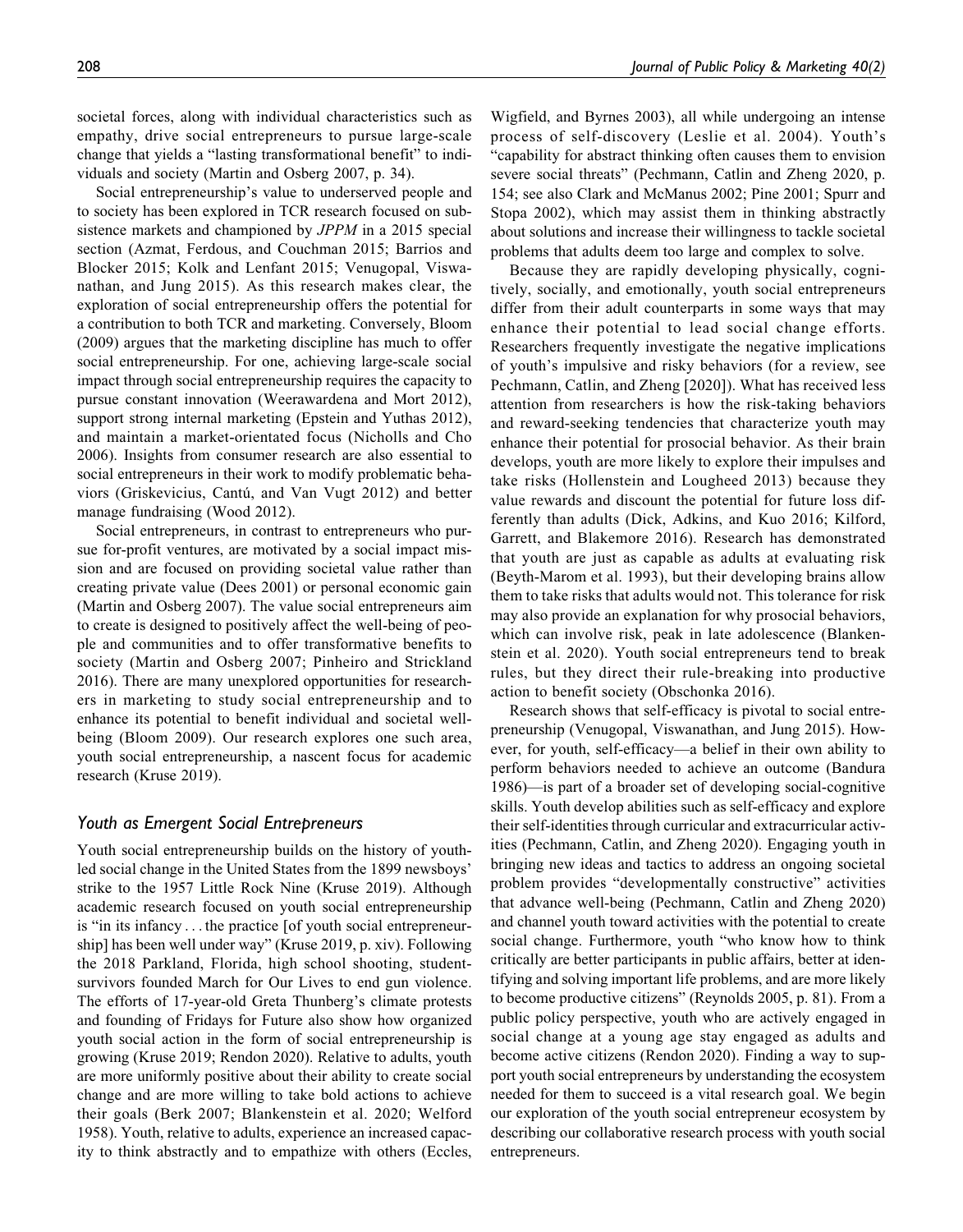## **Relational Engagement Research with Youth Social Entrepreneurs**

The UN Education, Scientific, and Cultural Organization (UNESCO 2019) defines youth as people between 15 and 24 years of age. Relying on this definition of youth, we worked with our research partners, Ashoka and Future Coalition, to identify youth social entrepreneurs, most of whom were age 18 to 24 with an average age of 19 years. Before beginning our collaborative research with these youth social entrepreneurs, our research team obtained Institutional Review Board approval, each team member at their own home institution.<sup>1</sup> We worked with our research partners, Ashoka and Future Coalition—a youth-led network and community for youth social entrepreneurs—to identify youth who have (1) founded a social impact initiative, (2) organized and led a team of youth to advance their initiative, and (3) implemented their initiative to create measurable social impact. Youth who met these three criteria were recruited to collaborate in this research. On average, these youth social entrepreneurs reported that they began to lead ventures at 15 years old. Following Bublitz et al. (2019), we view these youth social entrepreneurs as partners in the research process, rather than as units of observation (Eisenhardt 1989; Ravenswood 2011). All data, examples, and profiles of our partners' youth social entrepreneurship efforts are identified with their permission. In the relational engagement tradition (Ozanne et al. 2017), our youth partners' participation in this research was collaborative and iterative over a period of six to eight months as we gathered information, categorized themes, and synthesized our emerging data with related literature. We returned to these youth social entrepreneurs throughout the process of analyzing and synthesizing with clarifying questions or asked them to weigh in on patterns observed and conclusions drawn. We supplemented our initial 60- to 90 minute guided interviews, conducted by teleconference or phone (as our research partners were located across the United States), with other publicly available information (e.g., organizational websites, news coverage). Table 1 provides an overview of our youth social entrepreneur partners and the impact of their ventures. Web Appendix A provides a deeper look at the initiatives they have created.

We include youth social entrepreneurs working in a variety of cause spaces to provide more generalizable insights (Battistella et al. 2017), to cross-validate the patterns identified (Ravenswood 2011), and ultimately to develop a framework for the youth social entrepreneur ecosystem. We relied on an inductive approach for analyzing the interview insights to identify ecosystem features that support youth social entrepreneurs. Through this process, patterns emerged and were organized into a framework (Eisenhardt 1989) that highlights critical features of the youth social entrepreneur ecosystem. Before delving into this ecosystem, we offer an example to illustrate youth social entrepreneurship.

### *A Youth Social Entrepreneur: Merrit Jones*

When Merrit Jones was a sophomore in high school, her family moved ten minutes across town. Prior to the move, Jones attended an underfunded Title I public school. After the move, Jones matriculated at a new, \$120 million public school that was equipped with the latest technology and offered every conceivable extracurricular activity. Jones was struck by the stark difference between the educational experiences available at these two public schools geographically separated by only a few miles. One afternoon at her new school, while watching the Corridor of Shame, a documentary depicting inequities in public school funding in her home state of South Carolina, on a 52-inch, flat-screen monitor in her new school, Jones felt compelled to take action. As she put it, "There is a key moment when you realize this is what you are meant to do. A dedication to a cause. I couldn't not do what I do." Jones researched school funding and then met with the chief financial officer of her school district and with state legislators. She formed a coalition of like-minded young people to advocate for policies supporting equitable school funding. Jones founded Student Space, a nonprofit whose mission was to identify student-centric and student-created solutions to address the systemic inequity in South Carolina public schools. Today, as a college student, Jones continues that work nationally as the executive director of Student Voice, which works to empower youth in communities across the United States to use their voices to advocate for more equitable education policy.

Merrit Jones is a youth social entrepreneur. When Jones identified the problem of educational disparity, she did not simply worry about the inequity. She took action to enable positive change, including forming a team of like-minded peers. Jones possesses a genuine, heartfelt desire to bring equity to public education, and her subsequent actions have addressed educational disparity and influenced education policy for the good of all youth. As a result of Jones's motivated action, students across the country have a stronger voice in their education and understand how to advocate for education policy. To best support and cultivate the success of youth social entrepreneurs like Jones, a dynamic ecosystem is essential.

## **The Youth Social Entrepreneur Ecosystem**

Through our relational engagement partnerships with youth social entrepreneurs, we identified a set of factors critical to their success. Given that these factors are dynamic, interactive, and interrelated and constitute a community around the social entrepreneur, we use the term "youth social entrepreneur ecosystem" to describe the environment these factors create. According to Martin and Osberg (2007, p. 35), social

<sup>&</sup>lt;sup>1</sup> Approved materials included a description of our research plan, including notification that participants would be identified by name in the research, recruiting materials, informed consent documents, and our interview guide. One member of our research team obtained approval to interview youth social entrepreneurs under 18 years old using a modified research protocol, which also included parental consent and participant assent documents approved by their Institutional Review Board.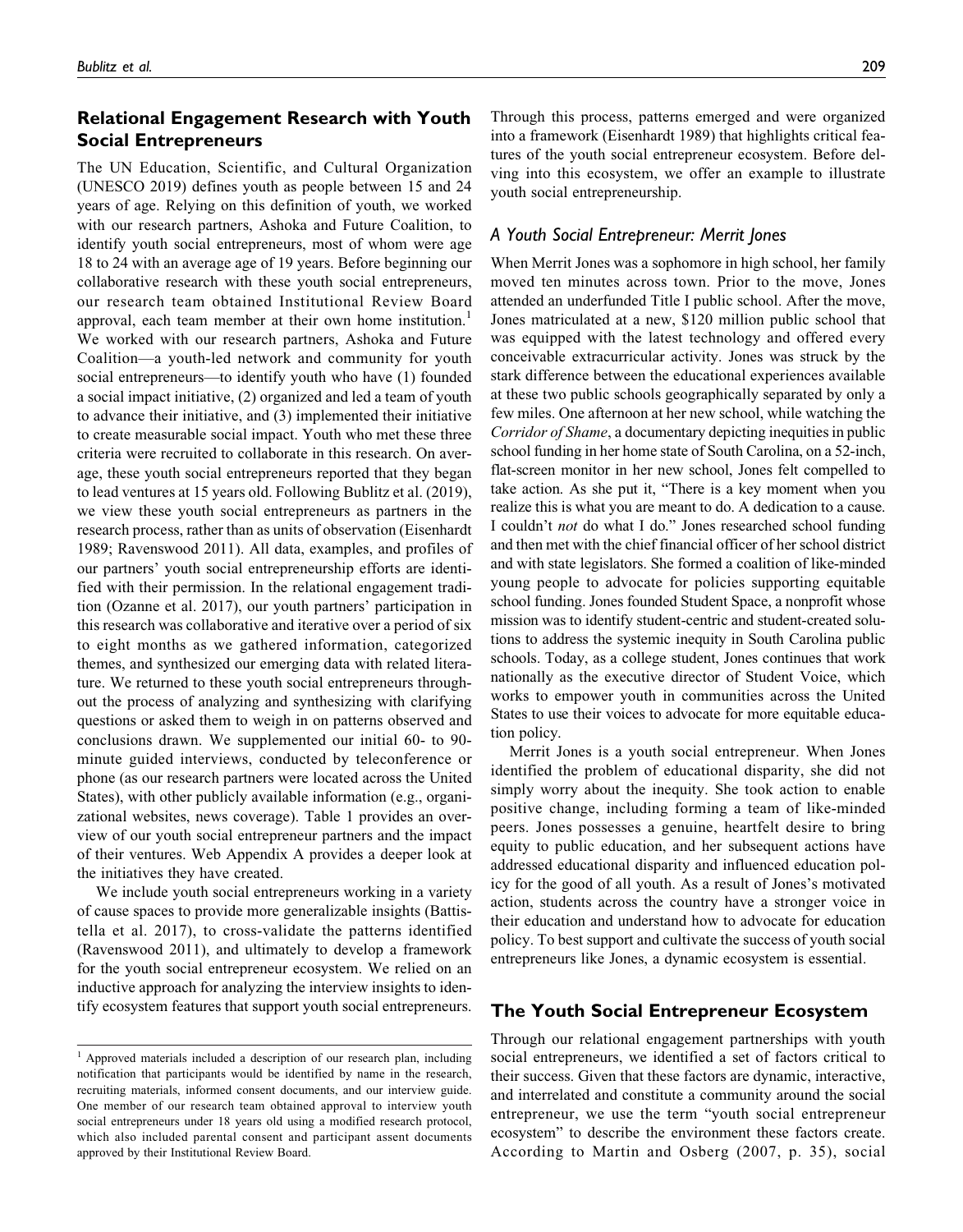|                            | Age at<br>Interview |                                                                                                                                               |                                                                                                                                                                                    |
|----------------------------|---------------------|-----------------------------------------------------------------------------------------------------------------------------------------------|------------------------------------------------------------------------------------------------------------------------------------------------------------------------------------|
| Name                       | (Years)             | Organization and Website                                                                                                                      | Social Impact and Impact on Well-Being                                                                                                                                             |
| Tatiana<br>Washington      | 18                  | 50 Miles More<br>https://50milesmore.org/                                                                                                     | Aims to keep the national spotlight on gun reform; works to<br>change policy and law so no child has to live in fear of gun<br>violence.                                           |
| J.I. Cruz                  | 22                  | Aceleradora de Cooperativas Eléctricas de<br>Puerto Rico<br>https://www.facebook.com/aceprcoop/                                               | Aims to rebuild Puerto Rico's energy infrastructure, develop<br>community solutions, and provide for basic human needs<br>using sustainable energy sources.                        |
| Alex Francke               | 21                  | Adopt An Art<br>https://www.adoptanart.org/                                                                                                   | Increases access to arts programing in schools and creates<br>equal opportunity in arts education, allowing for self-<br>expression.                                               |
| Jean Black                 | 24                  | <b>Black Camera Productions</b><br>https://unitedrootsoakland.org/meet-the-<br>fellows-jean-black-black-camera-<br>productions/               | Teaches youth to use media to interact with and influence<br>community and tell their story.                                                                                       |
| Riley Damiano              | 17                  | Blue Lollipop Project<br>https://www.ashoka.org/en-us/story/riley-<br>spreading-joy-and-awareness-pediatric-<br>cancer-through-blue-lollipops | Raises money for the Children's Brain Tumor Project and<br>medical research; shares the bravery of kids with cancer to<br>inspire gratitude and a positive outlook on life in all. |
| Elijah Nichols             | 19                  | Everytown for Gun Safety<br>https://everytown.org/                                                                                            | Promotes working together to end gun violence and build<br>safer communities, increasing safety.                                                                                   |
| Katie Eder                 | 19                  | <b>Future Coalition</b><br>https://futurecoalition.org/                                                                                       | Provides tools and resources to engage more youth in social<br>entrepreneurship initiatives and amplify their impact, offers<br>leadership development.                            |
| Aakriti Agrawal            | 24                  | Girls Code Lincoln<br>https://girlscodelincoln.com/                                                                                           | Aims to close the gender gap in STEM, enhance self-esteem of<br>female programmers; and encourage women and girls to<br>enter STEM fields.                                         |
| Jaden Deal                 | 18                  | Iowa Student Learning Institute<br>https://www.iowasli.org/                                                                                   | Empowers students to use their voice to positively influence<br>the education system.                                                                                              |
| <b>Briana</b><br>Spainhour | 18                  | March for Our Lives<br>https://marchforourlives.com/                                                                                          | Advocates for a comprehensive policy to end the gun violence<br>epidemic; prompts policy conversations and media<br>attention.                                                     |
| Dani Miller                | 18                  | MoCo for Change<br>https://www.mocoforchange.org/meet-<br>the-team-1                                                                          | Provides a platform for student activists to fight for social<br>justice on a wide-range of issues, enhancing well-being.                                                          |
| Natalie<br>Hampton         | 8                   | Sit With Us<br>https://sitwithus.io/#!/Home                                                                                                   | Promotes a kinder, more inclusive school community using a<br>mobile app to create positive connections between<br>students.                                                       |
| Sara Miller                | 23                  | SODA (Student Organ Donations<br>Advocates)<br>https://www.sodanational.org/                                                                  | Advocates for organ donation and uses personal stories to<br>increase well-being.                                                                                                  |
| Russell Agustin            | 17                  | Sole2Soul<br>https://sole2soul.xyz/                                                                                                           | Increases access to athletic gear, health, and wellness so that<br>poverty is not a barrier to healthy activities and habits.                                                      |
| Merrit Jones               | 21                  | Student Voice<br>https://www.stuvoice.org/                                                                                                    | Empowers students to take ownership of their education,<br>changing the future of education.                                                                                       |
| Adam Friedman              | 19                  | Team Enough<br>https://www.teamenough.org/                                                                                                    | Educates and mobilizes young people in the fight to end gun<br>violence; advocates for safe schools and safe communities.                                                          |
| Alexandria<br>Brady-Mine   | 19                  | The Human Projects<br>https://www.thehumanprojects.com/                                                                                       | Empowers youth to address human rights issues in their<br>community, enabling them to speak out and take action.                                                                   |
| Lily Levin                 | 18                  | Triangle People Power<br>https://www.tripeoplepower.org/                                                                                      | Youth-led branch of the ACLU's People Power; fights for<br>marginalized communities and provides for basic human<br>needs.                                                         |
| Chanice Lee                | 16                  | Young Revolutionary<br>https://chanicelee.com/                                                                                                | Author of Young Revolutionary: A Teen's Guide to Activism;<br>teaches youth to proactively raise their voice as informed<br>and engaged citizens.                                  |
| James<br>Wellemeyer        | 9                   | <b>Young Voices</b><br>https://youngvoicestext.org/                                                                                           | Aims to redesign civics education in the United States to build<br>informed citizens and enhance participation in government                                                       |

**Table 1.** Relational Engagement Partners: Youth Social Entrepreneurs.

Notes:  $\text{STEM} = \text{science}$ , technology, engineering, and math.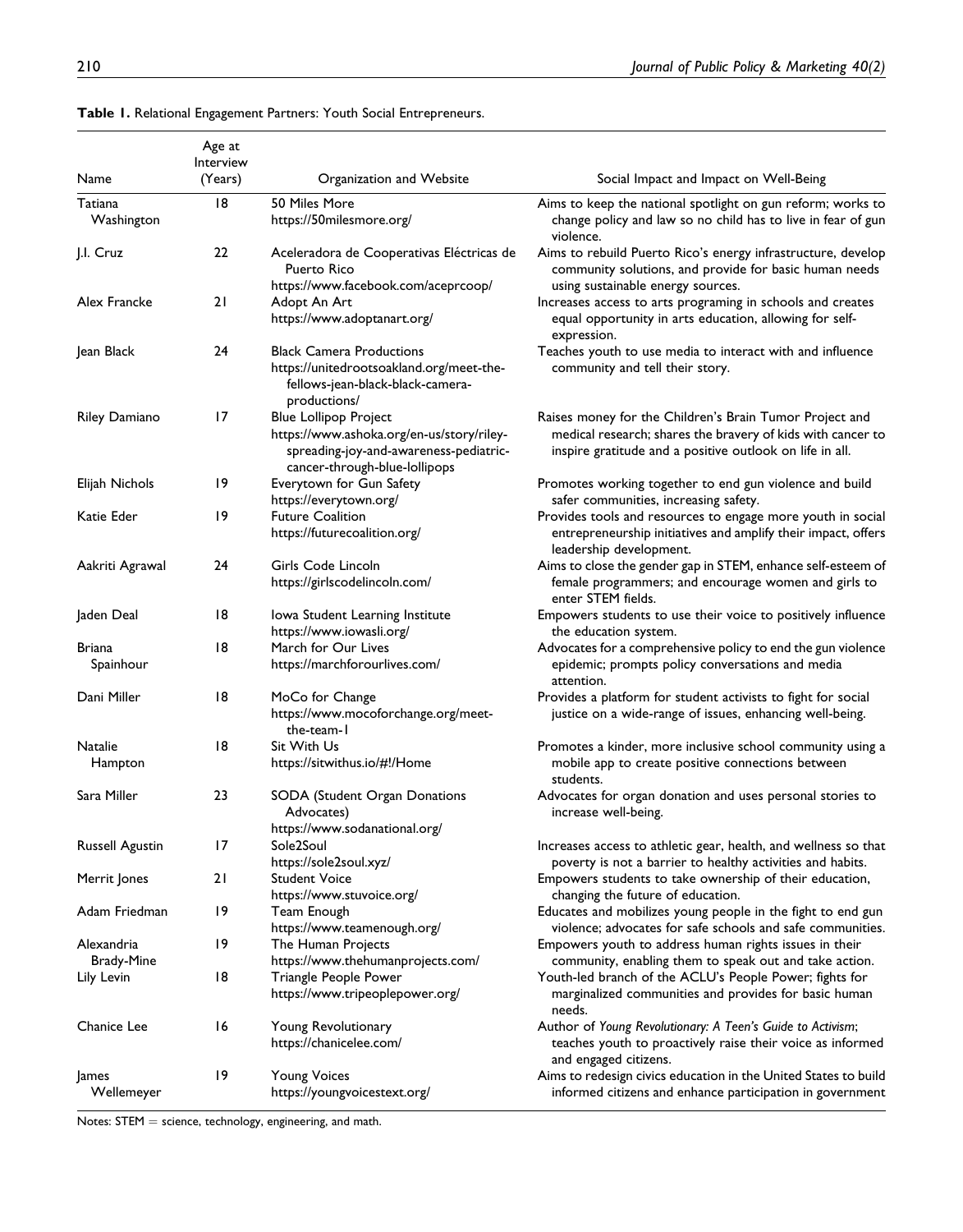

**Figure 1.** Youth social entrepreneurship ecosystem.

entrepreneurs operate within ecosystems and forge new paths by creating and changing ecosystems "ensuring a better future for the targeted group and even society at large." The ecosystem for youth social entrepreneurs is distinct from the ecosystem for adult social entrepreneurs because youth are high school and college students, frequently dependent on parental and familial support, and are developing their social-cognitive skills. Critical features of the youth social entrepreneur ecosystem, identified through our research, include (1) a network of influencers, (2) access to resources, and (3) the youth social entrepreneur mindset. In the following subsections, we explore these critical features of the youth social entrepreneur ecosystem, interweaving the experiences of our youth partners with findings from the extant literature. We depict this ecosystem in Figure 1.

## *Network of Influencers*

Youth social entrepreneurs do not emerge or thrive in isolation. They are embedded in a network of influencers, which we define as those individuals who shape, nurture, and sometimes inhibit the youth social entrepreneur; these influencers include

parents, teachers (and other adult allies), peers, and organizations (e.g., schools, religious institutions, other public and private organizations). These influencers can have a positive and supportive role, but they sometimes may impede the success of youth social entrepreneurs. Research has shown that children and youth's prosocial behavior is highly susceptible to social influencers (Barry and Wentzel 2006; Carlo et al. 1999; Darling and Steinberg 1993; Foulkes et al. 2018; Henry, Wilson, and Peterson 1989; Openshaw, Thomas, and Rollins 1984; Zahn-Waxler, Radke-Yarrow, and King 1979). Our youth partners discussed a wide array of influencers. Some (e.g., parents) had a prolonged and sustained impact on them throughout childhood and beyond; others (e.g., peers, adult teachers) became influential when they began to pursue their social change initiatives. Research in youth development has shown that these influencers are key to shaping a youth's value system (Carlo et al. 1999; Churchill and Moschis 1979; Henry, Wilson, and Peterson 1989).

Our youth social entrepreneur partners acknowledge the role of influencers—parents, adult allies, peers, and organizations—who acted as mentors, providing professional and psychological support (Bozeman and Feeney 2007; Eby 1997) and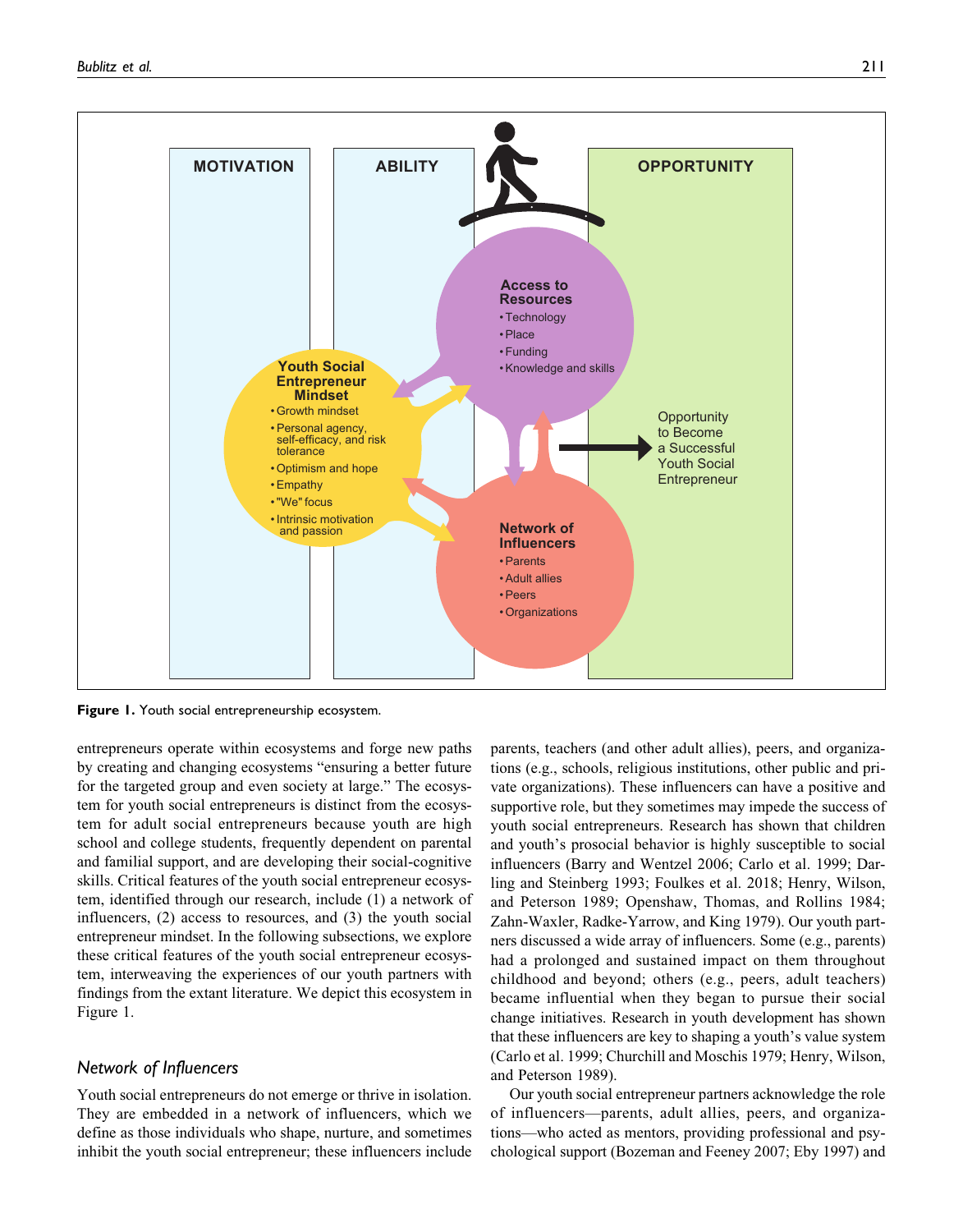role models "who set examples to be emulated by others and who may stimulate or inspire other individuals to make certain (career) decisions and achieve certain goals" (Bosma et al. 2012, p. 410). Our youth partners also identify the vital role of influencers they termed "allies." Allies act as mentors (encouraging and supporting them) and role models and advocate on behalf of a youth social entrepreneur and build connections to needed resources and influential others who can assist them (Pittinsky, Rosenthal, and Montoya 2011). As our youth partners clarified, parents, adults, peers, and organizations can be allies. Eli Nichols (Everytown for Gun Safety) explained that his allies are his high school government teacher and school librarian. Nichols further explained, "They were the first ones to listen to me and take me seriously. [They made me think] 'Maybe I can do this.' On the third day [after we met], Mr. Vincent gave me a whole stack of information about how to run for office and said, 'When you're 21—old enough to run—you should run.' I still talk with them. They still have my back." In the following subsections, we discuss parents, other adult allies, peers, and organizations in turn and explore the impact these influencers have on our youth social entrepreneur partners as they work to create positive social change.

*Parents.* Adult influencers typically originate from two sources: familial roles, such as parents (or guardians) and nonfamilial roles (Russell 2011). Parents (or guardians) constitute youth's primary support systems (Maccoby 1992). Parents both model and influence their children's prosocial behavior (Fletcher, Elder, and Mekos 2000; Law, Shek, and Ma 2013), and this is evident among our youth social entrepreneur partners. Lily Levin (Triangle People Power) explained, "My mom is the biggest influence so far. [She] is really interested in being politically active [and] has been supportive about whatever I decide to do. When I was in third grade, my mom gave me Al Gore's An Inconvenient Truth. I was passionate about climate change, and I memorized facts from the book and talked to everyone about them." Levin's social entrepreneurial initiative, Triangle People Power, is focused on climate change and related social justice issues. Many of our youth partners mentioned that, at an early age, their parents included them in their social justice and activism. Natalie Hampton (Sit With Me) described how she became an activist "before I could even hold a sign" when her parents took her to protests. Adam Friedman's (Team Enough) mother, a rabbi, is involved with social justice work and encouraged her son to participate in youth-focused social justice initiatives.

Parents also support our youth social entrepreneurial partners by creating environments in which youth are encouraged to express themselves, and are provided with a strong launching pad to explore and overcome challenges (Peterson, Stivers, and Peters 1986). Alexandria Brady-Mine (The Humans Project) noted, "I have privilege some don't have. I wasn't concerned about my safety. I have a stable family. I didn't have to work to support my family. [I had] freedom to wonder, time to work on my passion." Similarly, James Wellemeyer (Young Voices) credited his parents with providing him with educational opportunities that fueled his drive to become a youth social entrepreneur. Furthermore, parents or guardians and siblings play an instrumental role in supporting youth social entrepreneurs by providing them with operational support. Dani Miller's (MoCo for Change) mother helped her write press releases and apply for permits, while Russell Agustin's (Sole2Soul) executive team includes his siblings, with his older brother overseeing finances, one of his older sisters handling social media, and another sister managing Sole2Soul's website and blog. Finally, parents and siblings often provide our youth partners with psychological and emotional support by believing in them and their ideas. Sara Miller (SODA), for example, stated, "My parents and my sister are my biggest supporters."

Despite these examples of positive support, there are instances when influencers have inhibited the work of our youth social entrepreneur partners. Consider, for example, Briana Spainhour (March for Our Lives), who pointed out that "a common challenge in this movement" is "parents [who] aren't really supportive." Spainhour noted that she and her parents "have different political beliefs" and that her parents are "not fully supportive" of what she is trying to accomplish. For Spainhour, adult allies in her high school were vital supporters. Next, we explore the role of these nonfamilial adults as influencers.

*Adult allies.* In addition to parents, nonfamilial adult influencers—teachers and other individuals connected to our youth social entrepreneur partners by their value systems, such as faith-based, political, or community leaders (Russell 2011) played a key role in supporting our youth partners. For Briana Spainhour (March for Our Lives), who experienced limited parental support, having an ally in a high school teacher was critical to her success. She explained, "I've been mentored by him. I had him [as a teacher] multiple times in high school and have gone back since [graduating] to tell him what I've been doing with March for Our Lives." Similarly, J.I. Cruz (ACE PR) describes an adult ally, a high school teacher who "encouraged me to think big and bold and to pursue my ambitions with a foundational moral compass to 'do good while doing well.'" Adam Friedman (Team Enough) identifies adult allies among Team Enough's organizational and community network who supported his efforts, in part by making sure he was included in planning calls and that his input was treated "as legitimate and valuable." Friedman advises, "[My] biggest challenge was being taken seriously as a young person ... . There were adults who had my back, ... adult allies who asked, 'What do you think?'"

Although Friedman described supportive adult allies, he, along with many of our youth partners, also identified adult influencers who inhibited their efforts. Research identifies the dampening effect adult influencers can have on youth. According to Bell (1995), underestimating youth simply because they are young leads to behaviors that disrespect youth, a phenomenon Bell termed "adultism." Negative statements by adults harm adult–youth relationships and make youth feel that they are not taken seriously, discouraging their efforts and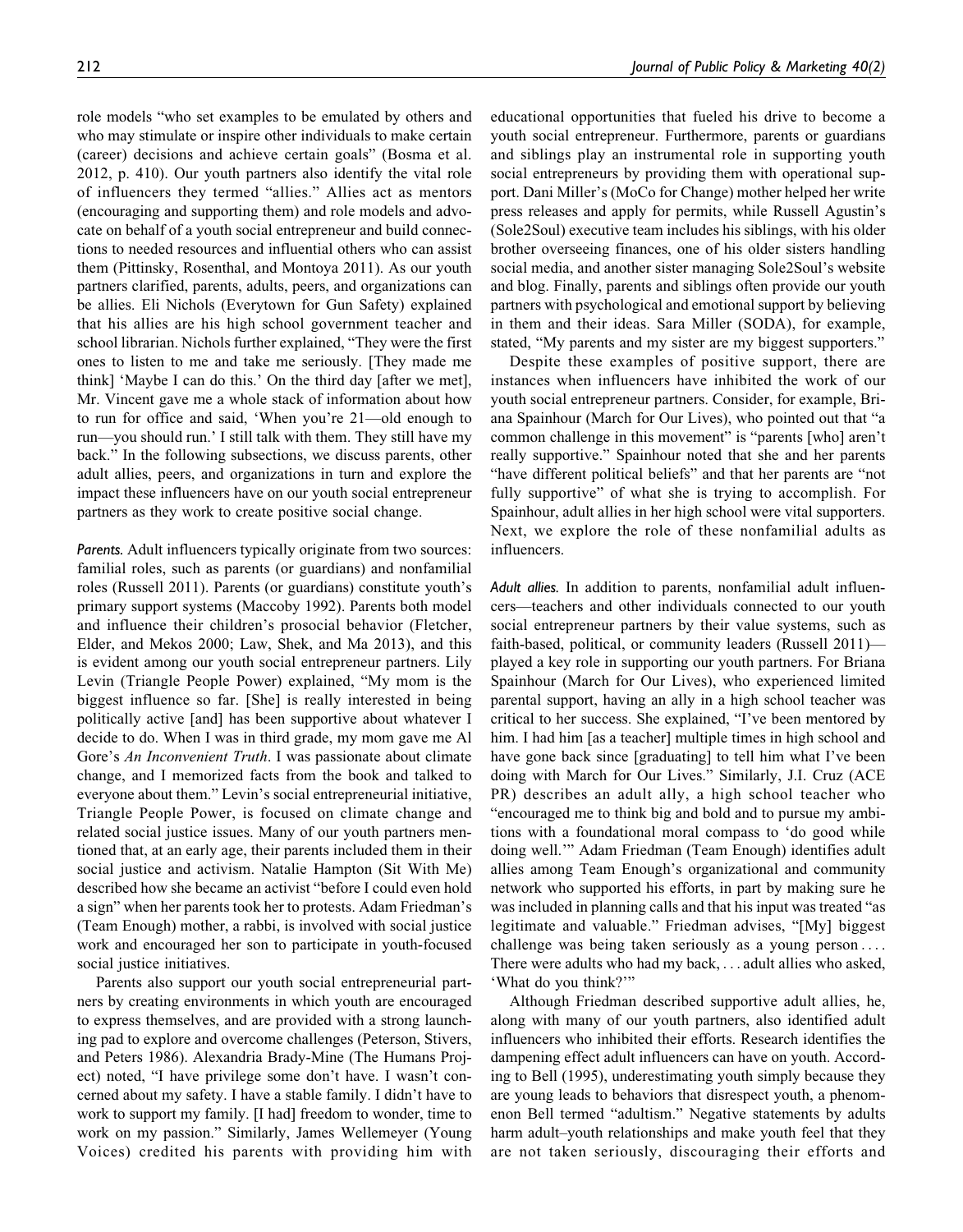undermining their confidence and self-efficacy (Bell 1995). Many of the youth we partnered with discussed adultism, describing situations in which adult influencers treated youth social entrepreneurs as too young and inexperienced to enact social change. Chanice Lee (Young Revolutionary) defined adultism as "[when adults] underestimate young people—they think youth don't care enough or are not capable." But Lee has learned to "lean on the supportive adults and leave the others be." Alexandria Brady-Mine (Humans Project) noted that even when adults' intentions are good, they may unintentionally detract from youth social entrepreneurs by exerting too much control. She advised adults to "let youth go down different paths, let them ... learn from their mistakes."

As our youth partners make clear, although adults can play a supportive role, they can also unwittingly restrict youth social entrepreneurs' growth. Next, we explore the influence peers play as allies, team members, and supporters of youth social entrepreneurship.

*Peers.* Peers constitute a key influencer group for youth (Eisenberg, Damon, and Lerner 2006; Rigby 2000; Weiss and Ebbeck 1996) and become more important in adolescence as teens spend more time with peers (i.e., in school) and are less supervised by their parents or other adults (Brown and Larson 2009). For example, youth respond to the prosocial actions of their peers with prosocial behaviors of their own, resulting in virtuous cycles of prosocial exchanges (Bukowski and Sippola 1996; Eisenberg 1986). These prosocial cycles are "more likely to occur between peers than between adolescents and adults because of the more equal social status between adolescent peers" (Carlo et al. 1999, p. 137). Peers can be highly relatable and trustworthy (Weiss and Ebbeck 1996) and can be particularly inspirational to youth social entrepreneurs. As Katie Eder (Future Coalition) said, "When I finally had the opportunity to talk to [other youth social entrepreneurs] with similar experiences, it was transformational." Peer allies provide our youth partners with critical emotional support. According to Merrit Jones (Student Voice), "[Youth] are in the fight together and [we] understand the battle." By contrast, youth social entrepreneurs' focus on their social change initiative sometimes put them at odds with peers in their high schools and local communities. In fact, several of our youth partners reported a lack of support from friends in school because they were "going against the status quo." According to Katie Eder (Future Coalition), "This can make you feel ostracized [at school]. They [peers] don't understand why you are so focused."

While peers were primarily mentioned in ally roles, some of our youth partners reflected on how they became involved in social entrepreneurship through the actions of their friends, suggesting that their friends' prosocial behavior was instrumental in fostering their own involvement in youth social entrepreneurship. James Wellemeyer (Young Voices), for example, initially became involved in his friend Ziad's organization, Redefy, as a member of Redefy's leadership team. It was Ziad's passion and "permission to care" that ultimately influenced Wellemeyer to found Young Voices. A friend had

a more serendipitous influence on Jaden Deal's (Iowa Student Learning Institute) initial interest in social change. Deal decided to attend an event after a friend posted about it on social media, ultimately leading to Deal's involvement with the Iowa Student Learning Institute, where he subsequently served as executive director.

All of our young partners assembled teams of peers to lead and operate their initiatives. As an example, Chanice Lee (Young Revolutionary) organized and led a youth summit in south Florida. She contacted teen activists across the region and assembled a team of youth to plan the summit, forming committees to divide up tasks such as finances and outreach to obtain sponsorships. Lee advised youth social entrepreneurs that "you can't do it alone" and "assembling a team is essential to success." J.I. Cruz (ACE PR) further noted, "Your team can cover your weak spots and be good at what you're not good at." Several of our youth social entrepreneur partners discussed how organized groups they were connected to (e.g., faithbased groups, schools, community centers) provided opportunities to engage with social change. Next, we explore how these organizations influence and support youth social entrepreneurs.

*Organizations.* Public and private educational organizations, schools, and after school programs can play an influential role in the lives of youth (Chaplin, Hill, and John 2014; Montoya and Scott 2013; Morrissey and Werner-Wilson 2005; Roth and Brooks-Gunn 2000). Certainly, our discussion of adult allies demonstrates that individual teachers within schools championed our youth partners. As our youth partners make clear, schools, in general, can also provide needed organizational support for their work. Lily Levin (Triangle People Power) noted that her school was flexible in allowing her time during the school day for organizing. Merrit Jones's (Student Voice) school recognized that "pursuing [social entrepreneurship] constituted a learning opportunity in and of itself." Some of our youth partners attended schools that created an environment conducive to fostering social entrepreneurship, such as a focus on social justice. Adam Friedman (Team Enough) explained, "My high school valued social consciousness. It gave me the tools to think about social issues." None of our youth partners attended schools that provided social entrepreneurial educational programs, though such programs do exist (Ashoka 2020).

Schools can be allies by providing youth social entrepreneurs access to resources that allow them to pursue their social change goals. Other organizations within the youth social entrepreneur's community can do the same. Aakriti Agrawal (Girls Code Lincoln) noted that the tech-related and startup orientation of organizations in her community helped her secure space and funding for her initiative. A dynamic and supportive youth social entrepreneur ecosystem starts with the influencers—people and organizations who surround emergent youth social entrepreneurs. However, youth social entrepreneurs also need access to key resources to succeed. Next, we discuss the importance of youth social entrepreneurs' access to resources.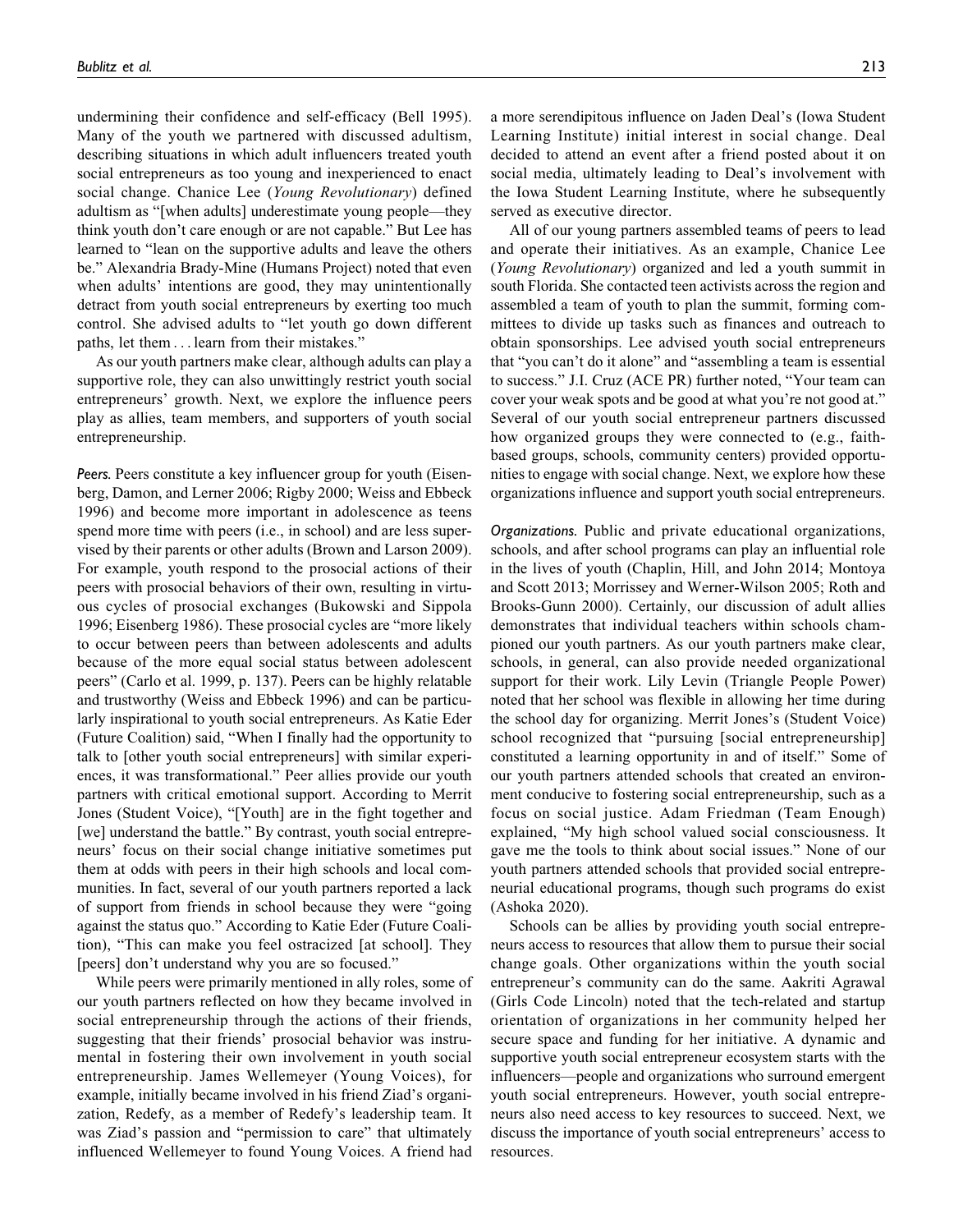## 214 *Journal of Public Policy & Marketing 40(2)*

## *Access to Resources*

Accessing and managing often-scarce resources is an essential part of nearly all forms of entrepreneurial activity (Stevenson and Jarillo 1990). Having access to necessary resources expands the opportunity for entrepreneurship and significantly increases the likelihood of success for those who are starting a new venture (Gorman, Hanlon, and King 1997). For our youth social entrepreneur partners, it is clear that access to four classes of resources are particularly critical: technology, place, funding, and knowledge and skills. In the following subsections, we discuss the role of access to these resources in youth social entrepreneurship and explore how our youth partners leverage access to these resources.

*Technology.* Technology plays a vital role in supporting youth social entrepreneurs. In particular, it is their social media fluency that separates youth social entrepreneurs from previous generations and distinguishes them from adults (Rendon 2020; Roberts 2013). Tatiana Washington (50 Miles More) highlighted the positive impact of social media on youth social entrepreneurship: "Social media is a useful tool for building relationships with other [influential] people, which has been the biggest contributor in terms of growing 50 Miles More. We do a lot of Instagram stuff, [using] hashtags, reaching out to anyone we know, because you never know whom they know." Yet, as Katie Eder (Future Coalition) pointed out, while technology can build bridges and connect geographically dispersed youth, the flip-side is that it makes organizing inaccessible for aspiring youth who do not have access to it. Eder noted, "For a 13-year-old to have a laptop comes with a certain degree of privilege." This underscores how access to resources such as a computer bridges the opportunity gap, the disparity in access among youth who aspire to be social entrepreneurs.

For nearly all of our youth partners, access to technology is critical to organizing and promoting their initiatives, marketing, sharing resources, and building community among their team members. Young Revolutionary, a book written by Chanice Lee, one of our youth social entrepreneur partners, spotlights the role technology plays in youth organizing, one encompassing everything from conducting research and contacting legislators to recruiting a team of like-minded youth. Lee emphasizes the importance of technology as a marketing tool, for example, creating a website and leveraging social media to garner support.

Because much of the work of youth social entrepreneurs spans geographical, temporal, and organizational boundaries, technology plays a crucial role in enabling them to collaborate virtually (Markus, Manville, and Agres 2000; Short, Moss, and Lumpkin 2009). Tatiana Washington (50 Miles More) provides an example: "Because not all of our team members are in one location, we cannot just meet up for coffee to plan things. We have to communicate over the phone and use social media and technology to manage and distribute work." For youth social entrepreneurs, file-sharing services such as Dropbox and Google Drive as well as Slack, a messaging platform for

communicating among teams, are essential for collaborating and sharing resources remotely. Even when working on a local level, many of our youth social entrepreneur partners do the bulk of their work remotely due to busy schedules that do not always allow for meeting in person. "School is a full-time job, and on top of that people can be involved with multiple activities," explains Dani Miller (MoCo for Change).

In addition to managing operations within their organizations, youth social entrepreneurs also rely on technology to form online communities for sharing resources and collaboration. Such online communities serve as venues for offering knowledge to others as well as adding to and integrating knowledge that others have contributed (Faraj, Jarvenpaa, and Majchrzak 2011). Social entrepreneurship is, in many ways, a collaborative and collective endeavor, drawing on a broad array of support, cooperation, and alliances to build awareness, gain resources, and, ultimately, make change (Sud, VanSandt, and Baugous 2009; VanSandt, Sud, and Marmé 2009). Sarah Miller (SODA) and Riley Damiano (Blue Lollipop Project) both emphasized how having access to a wide network of youth social entrepreneurs enables them to pool knowledge, offer advice, and support other youth social entrepreneurs through challenges.

*Place.* Place is a critical resource for youth social entrepreneurs to interact directly with their clients in that it serves as the venue for delivering products or services to the intended recipients. For example, Alex Francke (Adopt An Art) delivers an art-oriented curriculum to students who do not have access to such classes through their schools. Her work requires access to school grounds or a community center as a venue for teaching art classes. Our youth social entrepreneur partners also emphasized the critical importance of having a designated place for managing their day-to-day tasks. Katie Eder (Future Coalition) explained that "it's important to have a specific time and place to get together [with your team] and just do the work." For youth social entrepreneurs, such meeting places often reflected what Oldenburg (1989) terms "third places": neutral grounds that play host to regular, voluntary, informal gatherings of people and foster a sense of community, camaraderie, and social engagement. A benefit of third places is that they are situated outside the spheres of home (first place) and school or work (second place).

Jean Black (Black Camera Productions) learned firsthand the importance of physical place, as she moved several times during childhood. Jean explained, "Community centers in every city I lived in offered programs, ways to get involved in community" to build connections to peer and adult allies. Through Black Camera Productions, Jean creates space for youth to learn about the power of media, teaches technical digital media, and connects "kids to other kids with similar interests so they understand they are part of a bigger world." Jean's efforts offer a good example of how third places function as a source of attachment and support for people who do not find such support in other settings (Rosenbaum et al. 2007).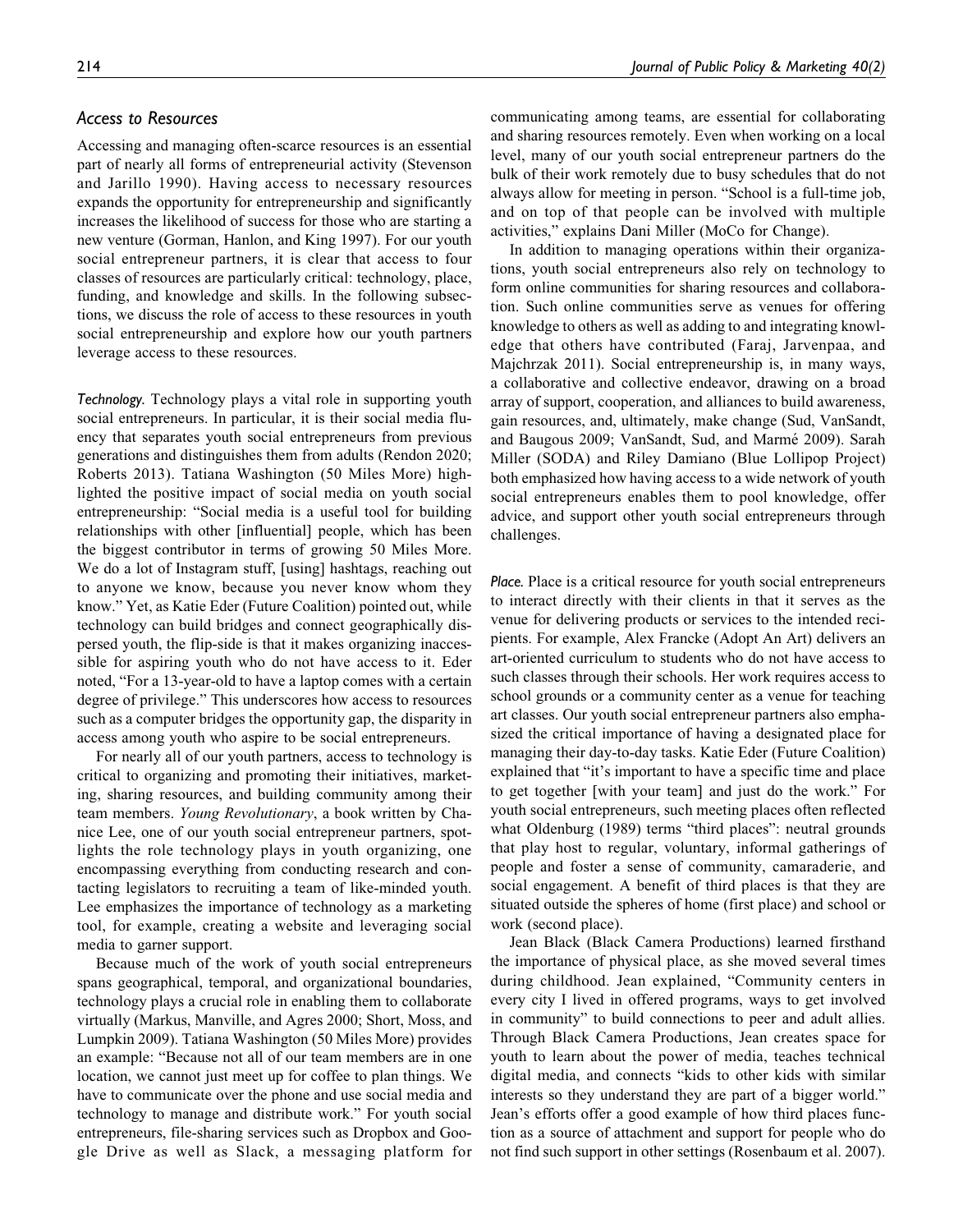While youth, in general, challenge rules and expectations, youth social entrepreneurs convert this tendency into positive social action (Obschonka 2016). Because challenging the status quo is an inherent part of being a youth social entrepreneur, many of our youth partners recounted instances when their efforts resulted in pushback in their homes and schools. Merrit Jones (Student Voice) explained how, early on in her social entrepreneurship journey, Google Hangouts—an online communication platform where individuals can message each other and conduct video chats—served as a supportive third place, a venue for collective identification. Jones noted that online communication filled a void, given that she "didn't have a ton of peers in my own school community who were super supportive of what I was doing." Jones's story also illustrates that "place" is not limited to the brick-and-mortar realm (Steinkuehler and Williams 2006) and can be located online. In fact, as Katie Eder (Future Coalition) explained, "So much of organizing happens online, over video calls; but having a place is still necessary in an abstract sense. I don't think you need a physical space, but rather a place in time where everyone [in your leadership team] can get together and say, 'This is what we're doing now.'"

*Funding.* Social change organizations operate in an increasingly competitive funding environment (Smith, Cronley, and Barr 2012). In addition, only a few grant-giving organizations that support social change initiatives offer repeat funding, further compounding the financial challenges of these organizations (Dees 1998). Virtually all of our youth partners reported that obtaining needed funding is one of the key challenges they face. As Katie Eder (Future Coalition) explained, in youth organizing, "Everything revolves around money. Everything costs money, from applying for a permit to organize a protest, to the day-to-day costs of running an organization. And it's so sad how it can definitely become a barrier for a lot of kids. Particularly if you're under 18, it can be very hard to raise startup money."

For social change organizations, revenue typically comes from diverse sources such as government grants, donations, and sponsorships. Crowdfunding is also a common source of funding, as donors frequently exhibit a preference for funding social entrepreneurs over commercial-only enterprises (Calic and Mosakowski 2016). A distinct advantage of crowdfunding platforms is that they create financial opportunities for earlystage ventures with limited track records (Mollick 2014; Ordanini et al. 2011). Alex Francke (Adopt An Art) was one of several of our youth partners who ran successful campaigns on Kickstarter and GoFundMe to fund their organizations. Yet, as Francke pointed out, although such campaigns provide a vital injection of cash, they do not represent sustainable sources of funding. To sustain and grow their efforts, youth social entrepreneurs need access to stable funding sources.

Another common way of supporting fundraising activities and managing costs is by incorporating a venture as a nonprofit organization and attaining  $501(c)(3)$  status. Many of our youth partners had either successfully attained nonprofit status or

were planning to apply for it in the near future. From a financial standpoint, 501(c)(3) status carries many benefits for youth social entrepreneurs, such as the ability to apply for a broad range of federal, state, and local grants; tax-exempt status when purchasing operational supplies in some states; and the ability to pursue donations that provide tax deductions to supporters. While incorporation as a nonprofit requires the founder of the organization to be at least 18 years old, some of our youth social entrepreneur partners arranged for a legal guardian to apply on their behalf, providing further evidence of the connection between parental support and youth social entrepreneurs' access to resources and highlighting the opportunity gap for aspiring youth. Alternatively, several of our youth partners obtained fiscal sponsorship for their initiatives from an existing nonprofit. According to the National Council of Nonprofits, fiscal sponsorship allows established nonprofits to confer their legal and tax-exempt status onto ventures or projects [\(www.councilofnonprofits.org\)](http://www.councilofnonprofits.org), with the potential added benefit of mentorship and nonfinancial support for youth social entrepreneurs.

*Knowledge and skills.* Entrepreneurial competence is often associated with business proficiency or the ability to run an organization in a business-like context. Certainly, youth social entrepreneurs acquire needed and essential business knowledge and technical skills, as Dani Miller (MoCo for Change) explained, "None of us know how these things work–how to apply for permits, how to write press releases. ... [We're] learning along the way." However, research on social change leadership demonstrates that other skills and knowledge are more important than business skills (Smith, Cronley, and Barr 2012). Neck and Greene (2011) identify a broad set of soft skills central to social entrepreneurial education that include empathy, leveraging a sense of moral and social responsibility, managing life–work balance, and understanding how to learn from failure in ways that advance a social entrepreneur's goals and ability to create impact. It is important to note that these essential social entrepreneurial soft skills can be taught and cultivated through formal curricula (Gordon 2005; Kusch´e and Greenberg 1994) and informal interactions (Bandura 1993). Next, we explore what the essential soft skills are for successful youth social entrepreneurs and call this set of shared characteristics the "youth social entrepreneur mindset."

## *The Youth Social Entrepreneur Mindset*

Youth social entrepreneurs genuinely desire to make the world a better place and, to that end, take action, organizing and leading efforts to address social problems. Consistent with this notion, the young social entrepreneurs we partnered with share a set of characteristics that we term the "youth social entrepreneur mindset," including a growth mindset; personal agency, self-efficacy, and risk tolerance; optimism and hope; empathy; a "we" focus; and intrinsic motivation and passion for making the world a better place.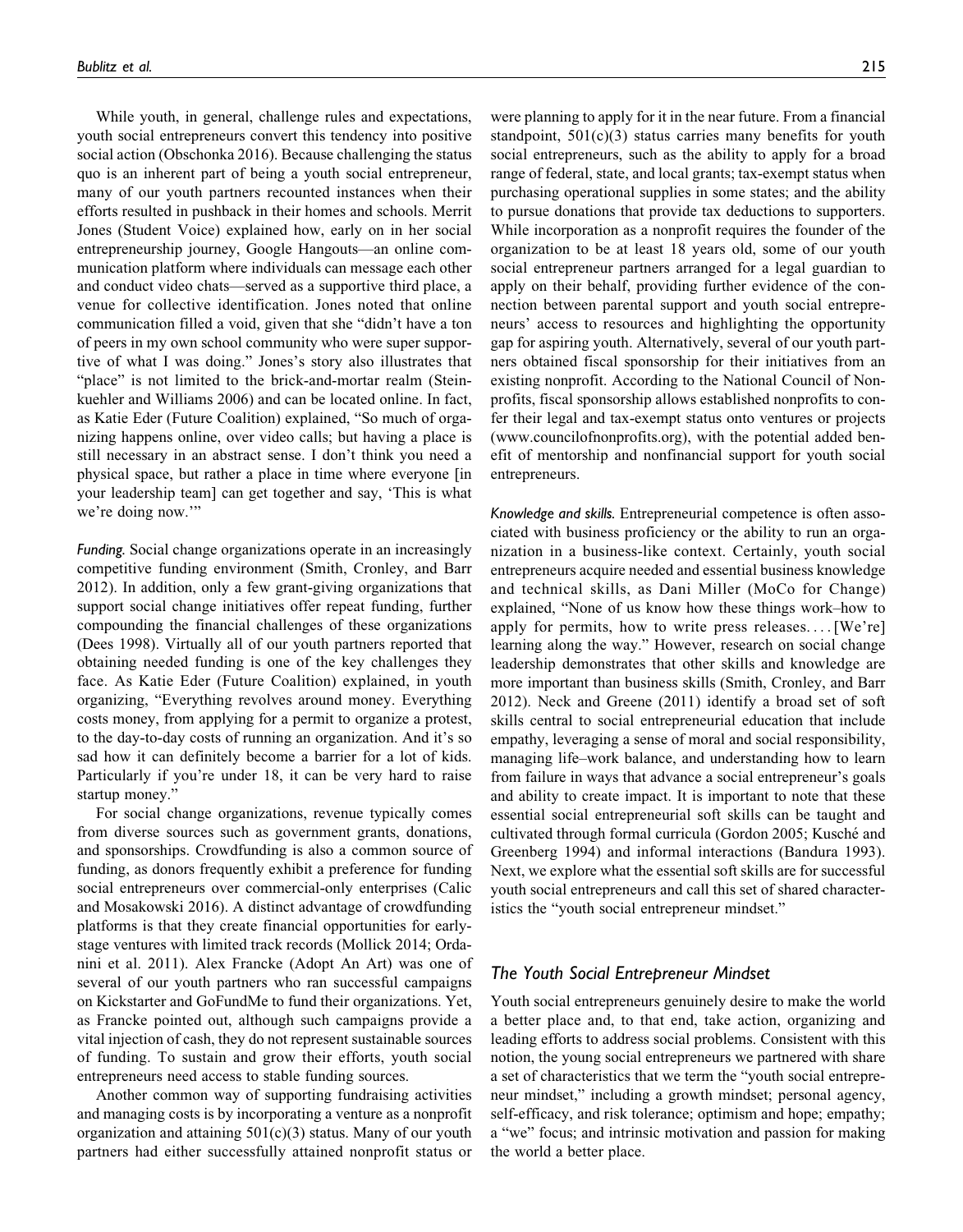216 *Journal of Public Policy & Marketing 40(2)*

*Growth mindset.* A defining characteristic of youth social entrepreneurs is their growth mindset—the underlying belief that they can improve their intelligence, abilities, and future success through hard work. (For a review of the growth mindset and, by contrast, the fixed mindset—the belief that improvement and success cannot be controlled—see Yeager and Dweck [2012].) Adherence to a mindset characterized by growth improves youth's achievement over time (e.g., Blackwell, Trzesniewski, and Dweck 2007; Good, Aronson, and Inzlicht 2003; Paunesku et al. 2015; Yeager et al. 2016). Consistent with a growth mindset, our youth partners view mistakes and failures positively. As Russell Agustin (Sole2Soul) noted, "I've learned that there is success in failure. As long as you learn and grow from a failure, that becomes a success, too. It's a process." In fact, youth social entrepreneurs consider effort and learning signs of being on a trajectory toward success. Katie Eder (Future Coalition) stated, "Recognize what you don't know and be willing to learn." Similarly, Sara Miller (SODA) described how asking questions is a critical skill to help "learn from the past and change to improve future processes."

Youth social entrepreneurs expressed willingness to test out their ideas. As Briana Spainhour (March for Our Lives) put it, "We have a solid idea of what we want to do and we're willing to go all in and do it. We don't care if it works; we know it's important that we try. We learn a lot along the way." Our youth partners' willingness to act when success is uncertain, accompanied by comfort in learning by testing out new ideas, highlight the workings of a mindset characterized by growth. Confidence in their abilities and their belief that they can control their success in uncertain situations is also consistent with youth social entrepreneurs' high degree of personal agency, self-efficacy, and risk tolerance, which we discuss next.

*Personal agency, self-efficacy, and risk tolerance.* Youth are learning social and emotional skills, invoking personal agency, and developing their self-efficacy (Schunk and Meece 2005). Personal agency gives individuals the capacity to make their own choices (Bandura 2001). This capacity is influenced by both one's actual skill and self-efficacy (Zimmerman and Cleary 2006), an individual's belief in their capacity to execute behaviors necessary to achieve an outcome (Bandura 1986). Many of our youth partners shared experiences that fuel their selfefficacy in an additive way. For example, Katie Eder (Future Coalition) discussed an early experience staging a sit-in during her fourth-grade gym class. She explained how this experience laid a foundation, noting that "it created an understanding that I could make a difference," which then gave her confidence to pursue other social change activities. More generally, selfefficacy offers our youth partners the confidence not only to act but also to build on their experiences to improve their work.

Eli Nichols (Everytown for Gun Safety) explained that youth social entrepreneurs are different from adults because "youth are not afraid to take bold action." This tolerance for risk relative to adults (Hollenstein and Lougheed 2013)—combined with a developing sense of mastery via personal agency and self-efficacy and viewing mistakes as learning opportunities (i.e., a growth mindset)—creates a sense of flexibility and freedom that contributes to youth social entrepreneurs' success. Our youth partners see their flexibility and freedom to act when success is uncertain as an advantage that youth have over adults. Yet, according to Dani Miller (MoCo for Change), "Young people have more at stake. We're inheriting this country. More at stake for young people means more motivation to make change." Having so much on the line while also having a greater tolerance for risk relative to adults allows youth social entrepreneurs greater freedom to act when success is uncertain. As Alexandria Brady-Mine (Humans Project) explained, "The young have flexibility to fail harder. Older people running a nonprofit as a career can't take as many risks—they depend on a paycheck." This view that youth have greater freedom to take risks because they have fewer constraints, which then serves to create an environment conducive to social change, was echoed by many of our youth partners.

*Optimism and hope.* Research indicates that self-efficacy is positively related to optimism (Gillham and Reivich 2004). Our youth social entrepreneur partners displayed a high degree of both self-efficacy and optimism. Optimism refers to a tendency or disposition to expect a good outcome (Baldwin, McIntyre, and Hardaway 2007; Gillham and Reivich 2004) and serves as a psychological resource that enhances mental health (Seligman 1998) and leads to an achievement orientation (Peterson 2000). Our youth partners connect and work with others, and they have collective goals, two factors that contribute to optimism (Gillham and Reivich 2004). Furthermore, optimism fosters greater success and perseverance in the face of obstacles (Gillham and Reivich 2004). Our partners described how optimism is critical to their work. As Briana Spainhour (March for Our Lives) stated, youth social entrepreneurs "need passion to succeed, [and to succeed you] have to have a positive outlook."

Hope, a positively valenced emotion that arises in response to goal-related outcomes that are uncertain but possible (MacInnis and de Mello 2005), is a spark that our youth social entrepreneur partners deemed essential. As Tatiana Washington (50 Miles More) explained, "Hope is believing that things are going to get better ... . You need that mindset, that positivity." Traits such as optimism, hope, and self-efficacy work in concert to contribute to youth social entrepreneurs' mindset to "go for it" and "be all in," according to Briana Spainhour (March for Our Lives). Optimism and hope are associated with lower depression, higher self-worth, and higher competence (Baldwin, McIntyre, and Hardaway 2007; Gillham and Reivich 2004; Peterson 2000). Optimistic individuals are more persistent (Dweck 1975) and more likely to stick with something to find a solution. As a result, optimism and hope not only build youth social entrepreneurs' confidence to take action but also help them persist when they face challenges.

*Empathy.* Often, youth social entrepreneurs display hope, optimism, and a commitment to making the world a better place because they deeply feel and are moved by the injustices and problems experienced by others. That is, youth social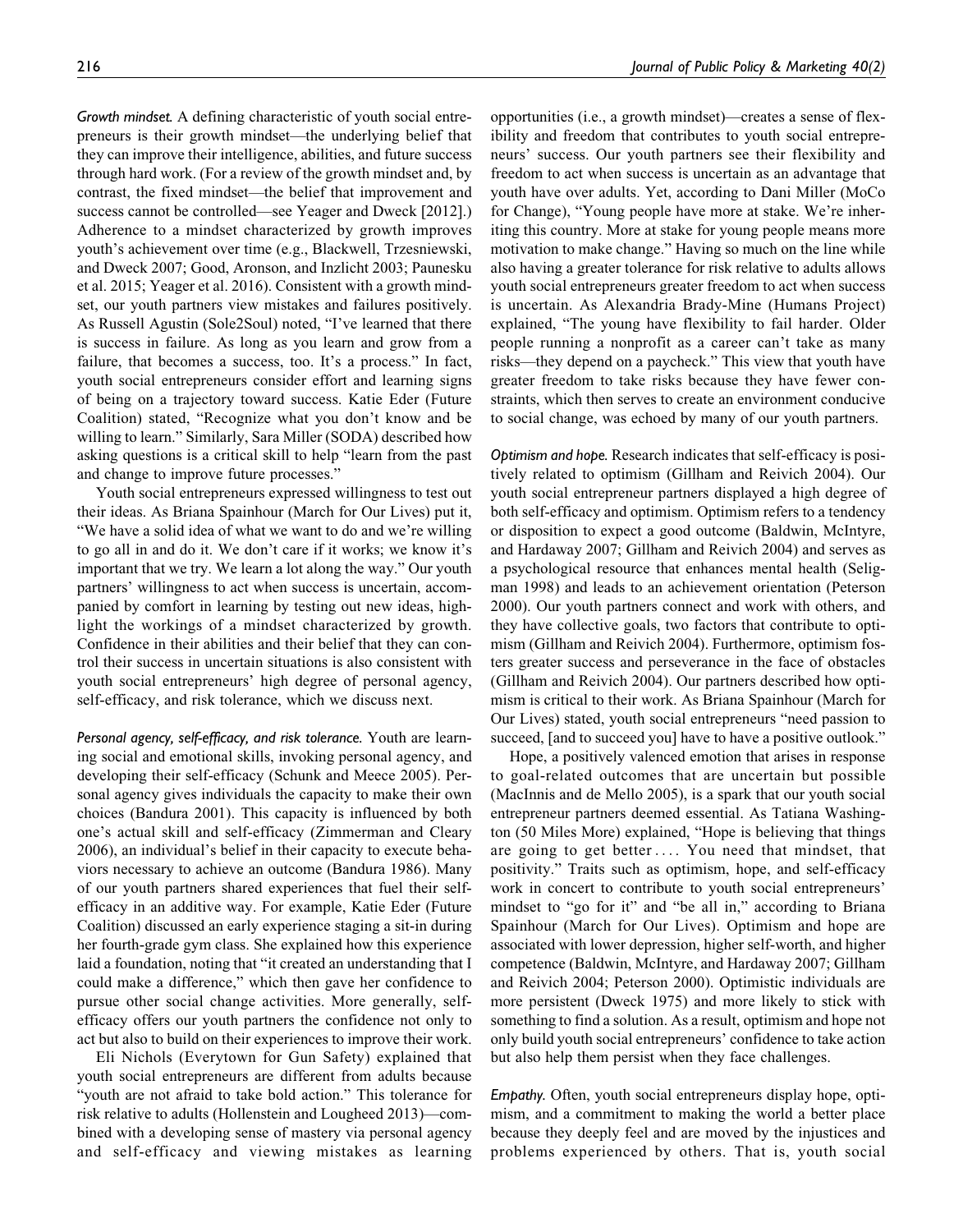entrepreneurs have a high degree of empathy, the capacity to understand what others are thinking, feel the same emotions as others, and respond with kindness and concern. Empathy is widely accepted as a key determinant of prosocial behavior (e.g., Eisenberg and Miller 1987; Williams, O'Driscoll, and Moore 2014) and intentional social entrepreneurship (Venugopal, Viswanathan, and Jung 2015). Our youth partners expressed empathy with other people's pain and acknowledged the vital role of empathy in their work. Eli Nichols (Everytown for Gun Safety) recalled, "I felt the injustice [others were experiencing] ... . You need to understand [people]. Empathy is very important. Empathy is really the most important part of organizing." Briana Spainhour (March for Our Lives) described her commitment, noting, "You don't reach this point without possessing a high degree of empathy."

*"We" focus.* Consistent with possessing empathy toward others, youth social entrepreneurs exhibit a "we" rather than a "me" focus. In other words, their focus is on others, not themselves. As Katie Eder (Future Coalition) explained, "It's not about me. It's not about any one individual person ... . It's about all of us." Lily Levin (Triangle People Power) reflected on her changed focus: "Early on, I was trying to find my unique place in the world—advocacy was more about me—I did not know what my voice was. Now I [try] to be 100% focused on other people." Our partners' "we" focus, combined with empathy, fuel their intrinsic motivation and passion.

*Intrinsic motivation and passion.* Intrinsic motivation involves engaging in activities because they are personally meaningful and enjoyable. In contrast, extrinsic motivation refers to engaging in activities for instrumental reasons, such as a reward (Eccles and Wigfield 2002). Youth social entrepreneurs are intrinsically motivated by a deeply experienced passion for a social issue, which often emerges because the issue touches their lives. For example, Tatiana Washington (50 Miles More) explained that she was motivated to act because she was "personally affected by gun violence" and also, more broadly, not seeing people who look like her ("a black girl") in politics. Sara Miller (SODA) explained that she became an advocate for organ donation after speaking with a woman who had received an organ from her sister: "We saw firsthand how her life was saved ... . I knew I had to do something—share my story and the impact of organ donation and provide a platform for others to get involved in organ donation advocacy." Stories and volunteer experiences also generated deep passion for a social issue. For example, Riley Damiano founded the Blue Lollipop Project after hearing the story of a two-year old child undergoing treatment for pediatric cancer. These youth social entrepreneurs are not working toward external rewards such as money or notoriety; instead, they are intrinsically motivated to make the world a better place.

This drive to make the world a better place, steeped in intrinsic motivation and passion, creates conflicts for youth social entrepreneurs. Although the youth social entrepreneur mindset is inherently positive—from viewing challenges as opportunities for growth to having optimism and hope that young people will make the world a better place for everyone—social entrepreneurship is demanding. Our youth partners make tough choices about priorities, deal with emotionally draining issues, and operate in uncertain environments where they are, in effect, learning on the job. As Dani Miller (MoCo for Change) observed, "[It's a challenge] having to choose activism over other things. Balancing life outside the organization. I need to go to school, eat and sleep, have a social life." Adam Friedman (Team Enough) spoke to the same challenges, "There is a lot of pressure internally to address social issues. If we are not taking action, we are complicit—it can be hard to find the right balance between activism and the rest of your life." Social impact work is a journey with potential challenges. As J.I. Cruz (ACE PR) advised, "[You have to] find happiness in that you're doing the work and not depend on the outcome of the work to be happy."

The youth social entrepreneur mindset is not exclusive to any particular set of youth. The network of influencers, including parents and teachers, can foster this mindset broadly among all youth to encourage and empower them to take action. However, today most youth do not have the opportunity to engage with youth social entrepreneurship programs or school curriculum. While many youth may be motivated, they need a supportive and robust ecosystem to develop their abilities and create opportunities to become successful youth social entrepreneurs. Policy-making entities, education systems, and foundations and funders are often not aware of the benefits to youth offered by social entrepreneurship, as exemplified in the youth social entrepreneur mindset, and its potential to engender lifelong civic commitment and well-being (Kruse 2019; Rendon 2020; Reynolds 2005).

#### *Interplay in the Youth Social Entrepreneur Ecosystem*

While the critical features of the youth social entrepreneur ecosystem—a network of influencers, access to resources, and the youth social entrepreneur mindset—are distinct, in reality, these elements are dynamic, interactive, and influence each other. The critical features of the youth social entrepreneur ecosystem create an interrelated system that both promotes and inhibits the success of youth social entrepreneurs. To understand the dynamic interplay of these features, first consider the interaction of the characteristics within the youth social entrepreneur mindset. For example, without intrinsic motivation and passion, a characteristic of the youth social entrepreneur mindset, there is no spark to motivate youth to undertake social change. As our youth partners describe, this spark often emerges from empathy, another characteristic of the youth social entrepreneur mindset. Natalie Hampton (Sit With Us) described how empathy, which emerged from her intrinsic motivation and passion, enabled her to better connect with others and to construct and communicate messages that motivated youth to join her cause, ultimately influencing her success as a youth social entrepreneur.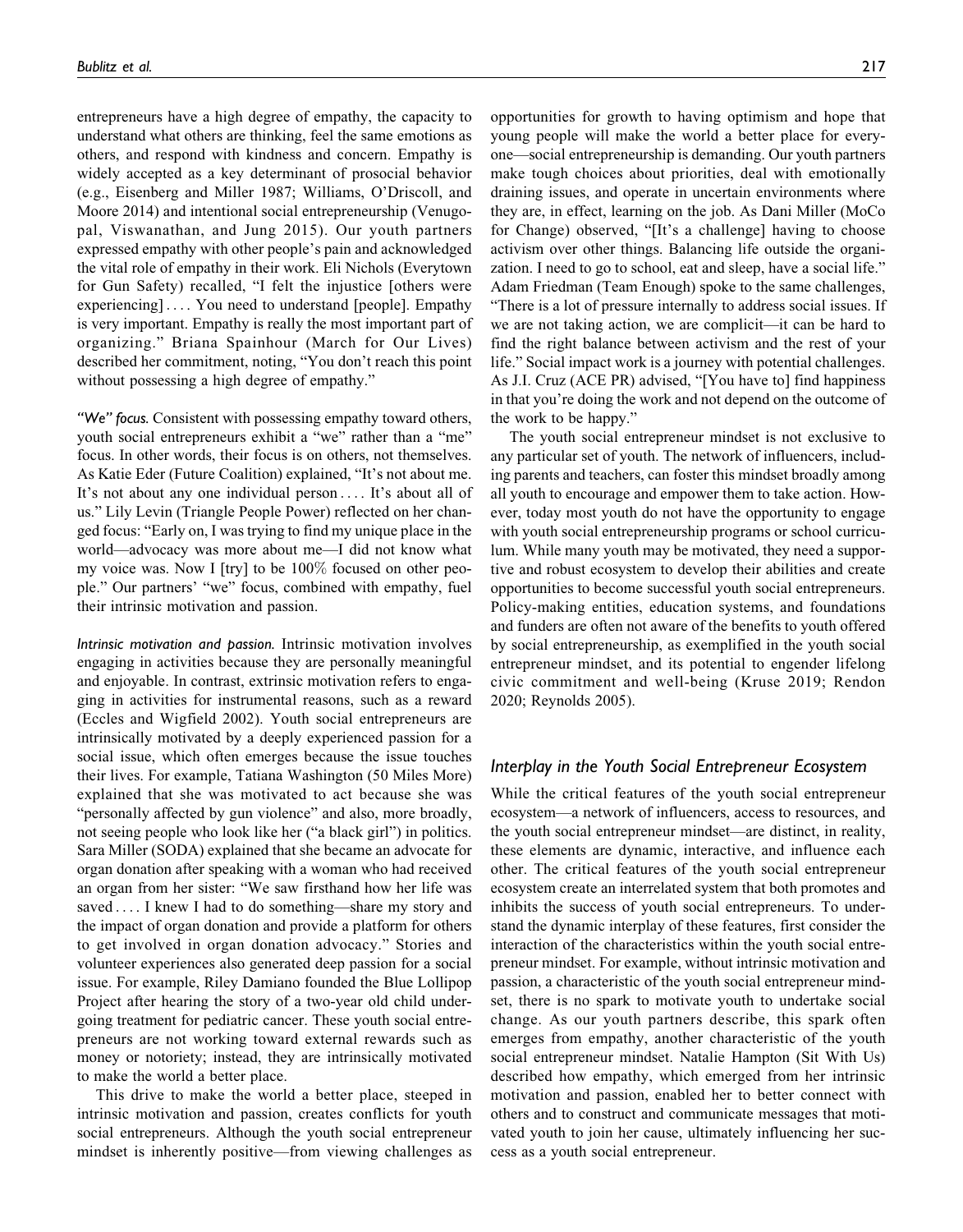Next, consider the interaction between two features of the youth social entrepreneur ecosystem: the youth social entrepreneur mindset and access to resources—more specifically, the knowledge and skills critical for youth social entrepreneurs to succeed. While our partners largely honed these mindset characteristics organically, many aspects of the youth social entrepreneur mindset can be cultivated through both formal education and informal interaction. For example, several curricula exist for teaching empathy, such as Roots of Empathy (Gordon 2005) and PATHS (Kusché and Greenberg 1994). Other essential features of the social entrepreneur mindset, such as personal agency and self-efficacy, can also be enhanced through formal (e.g., classroom instruction) and informal (e.g., socialization processes, modeling) means (Bandura 1993). While we outline these characteristics in the youth social entrepreneur mindset, it is important to recognize that this mindset, and its associated knowledge and skills, can be taught. To this end, Alexandria Brady-Mine (Humans Project) highlights the vital policy issue of access in making "opportunities [to be social entrepreneurs] accessible" to more youth.

There is also dynamic interplay between a network of influencers, access to resources, and the youth social entrepreneur mindset. The network of influencers—parents, adult allies, peers, and organizations—often introduce youth social entrepreneurs to this practice through their own social engagement, projects at school, or by exposing youth to social entrepreneurial initiatives. These experiences, particularly when combined with the developing youth social entrepreneur mindset (i.e., empathy, intrinsic motivation, and passion) lead youth to pursue social entrepreneurship. The network of influencers also interacts with a third ecosystem feature, access to resources, by helping youth social entrepreneurs obtain access to funding and learn the skills needed to run an organization. Access to resources, in turn, interacts with the youth social entrepreneur mindset, as gaining needed fundraising skills and then obtaining funding contribute to the development of mindset characteristics such as personal agency and self-efficacy.

As this interplay of features in the youth social entrepreneur ecosystem suggests, for youth to become successful social entrepreneurs, they need motivation, ability, and opportunity. The motivation, ability, and opportunity (MAO) model is frequently used as a framework for the interplay of factors that influence human behavior (Grunert, Hieke, and Wills 2014) and has been applied to explain a variety of consumer behaviors from how we process information (e.g., MacInnis, Moorman, and Jaworski 1991) to why we engage in environmentally friendly and prosocial behaviors (e.g., Olander and Thogersen 1995; Pieters 1991; Wilson and Dowlatabadi 2007). Similarly, the dynamic interplay in the youth social entrepreneurship ecosystem reflects the interaction of motivation, ability, and opportunity. Characteristics of the youth social entrepreneur mindset, for example, capture both motivation, or goaldirected arousal (Park and Mittal 1985), and ability, the proficiencies needed to attain a goal (MacInnis, Moorman, and Jaworkski 1991). Opportunity, the external conditions that influence behavior (Olander and Thogersen 1995), are often

created by a network of influencers and access to resources. Yet, for many youth, access to resources and a network of influencers are limited. Even for those youth who possess motivation and emergent ability, this opportunity gap—a lack of access to resources including funding, place, technology, knowledge and skills, as well as guidance and assistance from a network of influencers—inhibits their success as youth social entrepreneurs.

In the United States, the so-called "land of opportunity," the gap in opportunity for youth social entrepreneurship is prevalent in disenfranchised communities among youth of color and underserved youth (Carter and Welner 2013; Kruse 2019). Access to resources and influencers can bridge this opportunity gap, enabling youth social entrepreneurs from all backgrounds to be successful. Educational policy to support the inclusion of youth social entrepreneurship programs in schools can provide increased opportunity for youth aiming to create change, enhance well-being, and ultimately better society.

### **Discussion**

In introducing Youth 2030, the UN strategy for supporting youth to turn their "ideas into action," Secretary-General António Guterres acknowledged that youth are "a vast source of innovation, ideas, and solutions" who are providing vital change and leadership on the global climate crisis, social justice, and technology (United Nations 2018). As this UN initiative acknowledges, youth social entrepreneurs have great potential to lead positive change in the world today. Our research contributes to understanding how to realize the potential and success of youth social entrepreneurs by identifying the support they need. In doing so, we answer Bloom's (2012) call in Journal of Public Policy & Marketing for more research in marketing focused on social entrepreneurship. We also contribute to TCR by investigating the role of youth social entrepreneurs who drive transformation and impact the well-being of people and communities.

We explore the dynamic ecosystem, including key influencers, access to resources, and the youth social entrepreneur mindset that provide youth the opportunity to rise up to transform themselves, the world, and the future. Many features of this ecosystem are unique to youth social entrepreneurs. Because youth differ from adults with regard to their societal roles, power dynamics, propensity to engage in prosocial behaviors, outlook on life, and patterns of thinking (Berk 2007; Blanchet-Cohen and Brunson 2014; Blankenstein et al. 2020; Nga and Shamuganathan 2010; Welford 1958), the youth social entrepreneur ecosystem is distinct from the adult social entrepreneur ecosystem. Perhaps this is most evident in the role influencers such as adult allies, peers, and parents, as well as resources such as access to technology and place, play in bridging the opportunity gap for youth social entrepreneurs. By exploring the experiences of established youth social entrepreneurs and building on the extant research, we provide a framework for understanding how to enable the success of youth social entrepreneurs.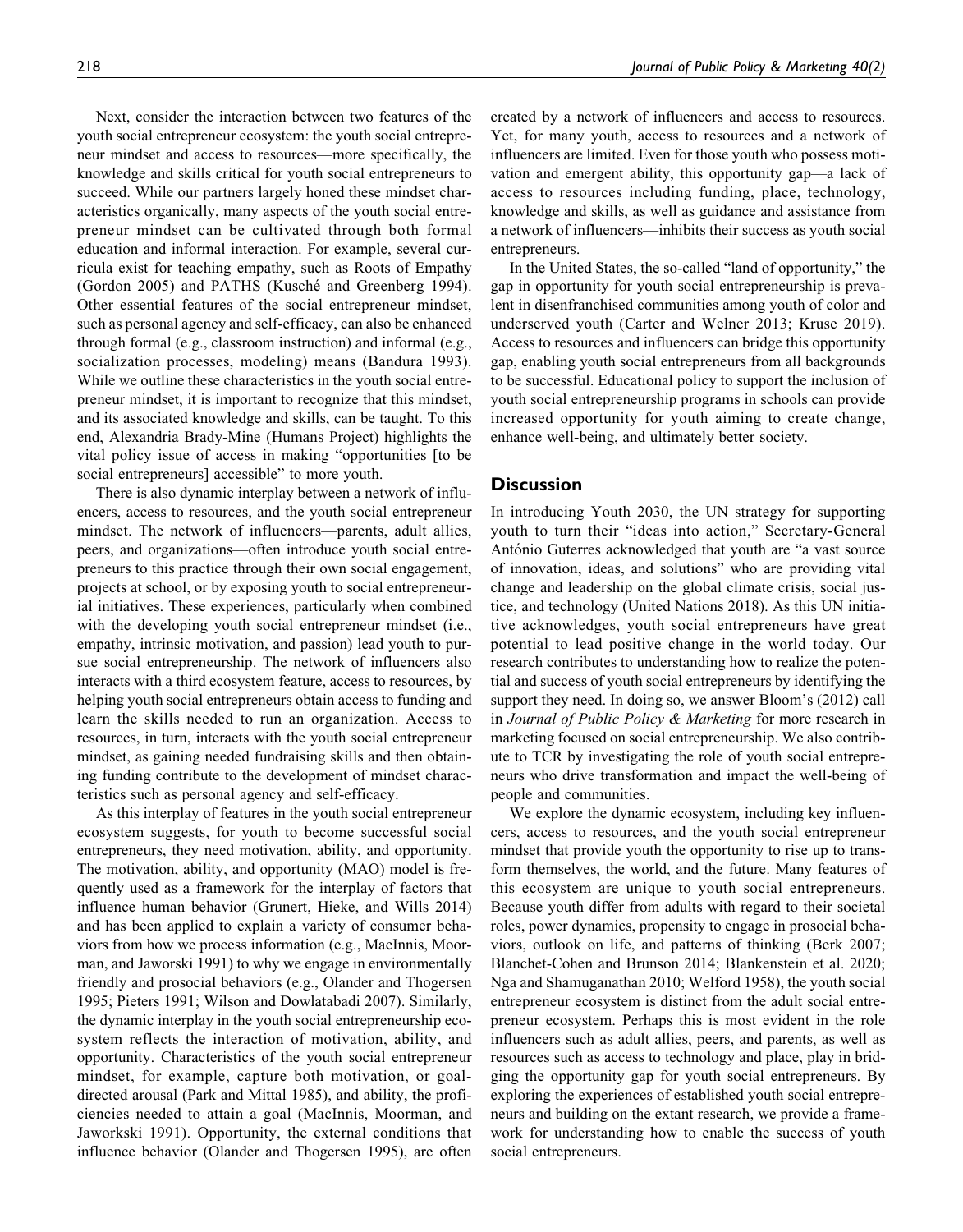Indeed, there are those who view youth as lacking actionable ideas and requiring extensive instruction before becoming social entrepreneurs. Yet as our research makes clear, youth have powerful ideas and can put those ideas into action to create positive change. Furthermore, some of the behavioral tendencies of youth that have been viewed through a negative lens—risk taking, challenging authority and status quo, and reward seeking—may help them to approach and pursue difficult societal challenges through social entrepreneurship. As the Greek philosopher Plutarch noted, working with and supporting youth is not the filling of an empty pail, but rather the lighting of a fire (Sweeney 1968). In fact, the passion, fresh perspectives, and positive outlook of youth often spur them to take action to create social impact. So, what can adults do to fuel the fire in youth social entrepreneurs? Adult allies can help youth develop the personal agency to act on what they know, what they think, and what they feel. Many of our youth social entrepreneur partners credited parents or teachers with encouraging them. As Tatiana Washington (50 Miles More), recounted, "My parents have always told me that if there's a problem, you can do something about it. I was raised with the mentality to take action now." Similarly, Jaden Deal (Iowa Student Learning Institute) described how when he would "tell [an ally] about an idea, [they] would say 'go for it' instead of thinking about limitations."

Our research with youth social entrepreneurs suggests that their faces and voices are diverse. The youth social entrepreneurs we partnered with were from varied backgrounds and their work was motivated by a wealth of passion and purposes. Thus, parents, teachers, youth organizations, and other allies aiming to encourage youth to become social entrepreneurs should be open to a variety of models of what a youth social entrepreneur might "look like." The fact is, all youth have the potential to create positive social change as long as we as a society bridge the opportunity gap by providing them with the ecosystem they need to fulfill their potential.

#### *Public Policy Implications*

Creating a robust ecosystem where more youth are supported as they develop and grow as social entrepreneurs is our greatest hope for a better future. Effectively addressing societal issues such as climate change, gun reform, racial injustice, and building healthy, inclusive communities requires a quantum leap—a societal moonshot (Bahcall 2019). However, as Bloom and Dees (2008) explain, to innovate and spark change, we need not only social entrepreneurs but also an environment where laws and policies facilitate, rather than inhibit, new ideas. We need policy makers to invest in youth social entrepreneurs and their innovative ideas. We need funding entities to acknowledge the potential of youth social entrepreneurs to achieve meaningful impact. We need lawmakers to fight for positive social change. Youth social entrepreneurs need a public—people and communities—that supports their ideas and prioritizes public resources to fund ventures that make the future better.

Many of the youth social entrepreneurs who collaborated in this research come from families and school systems (public and private) with the means and resources to encourage them to explore ideas for social change. Our youth partners recognized and proactively expressed how advantages they had access to made space for them to explore social entrepreneurship and succeed. However, the youth social entrepreneur ecosystem should not only be for the elite. We need to bridge the youth social entrepreneurship opportunity gap. Our research suggests that a supportive ecosystem can spur more youth to become social entrepreneurs. Specifically, this means surrounding youth with influencers that encourage them to take creative actions to solve social problems, as well as providing them access to needed resources. It is imperative that policy makers make this supportive ecosystem accessible to more youth. The social, emotional, and community advantages of youth social entrepreneurship benefit all youth but offer enhanced benefits to marginalized youth from low-income settings (Carter and Welner 2013; Delgado 2004; Kruse 2015). Education systems, organizations that offer youth programing, foundations, and policy makers need to better support all youth to become social entrepreneurs.

Policy makers must be aware of their potential role in facilitating and inhibiting youth social entrepreneurship. As an example, evaluation standards used to select which social entrepreneurial ideas to fund need to evolve as funding requirements and outcome standards are not well-suited to funding youth-led initiatives. The benefits of youth social entrepreneurship extend beyond societal impact to include the social and emotional development of youth (Kruse 2015) as well as the knowledge and skills that prepare youth for the future (Delagado 2004). These criteria should be included in determining funding for youth social entrepreneurs.

Finally, education funding at the local, state, and national levels should support policy solutions that create an accessible and robust youth social entrepreneurship ecosystem. For example, entrepreneurship incubator programs in schools should be expanded beyond for-profit ventures to include social change initiatives. These incubator programs need to be widely available, particularly in low-income school districts, which are at a disadvantage as they may lack the resources and influencers needed to host a robust youth social entrepreneur ecosystem.

### *Directions for Future Research*

This research is only a starting point for understanding youth social entrepreneurs. To begin, we call for more interdisciplinary research to expand opportunities for youth social entrepreneurship. Researchers in marketing, together with education researchers, can build on existing research in consumer choice to investigate how emergent youth social entrepreneurs make choices among the plethora of options competing for their time. Policy makers, together with academic researchers, could investigate the impact of educational policies and curriculum on social entrepreneurship literacy.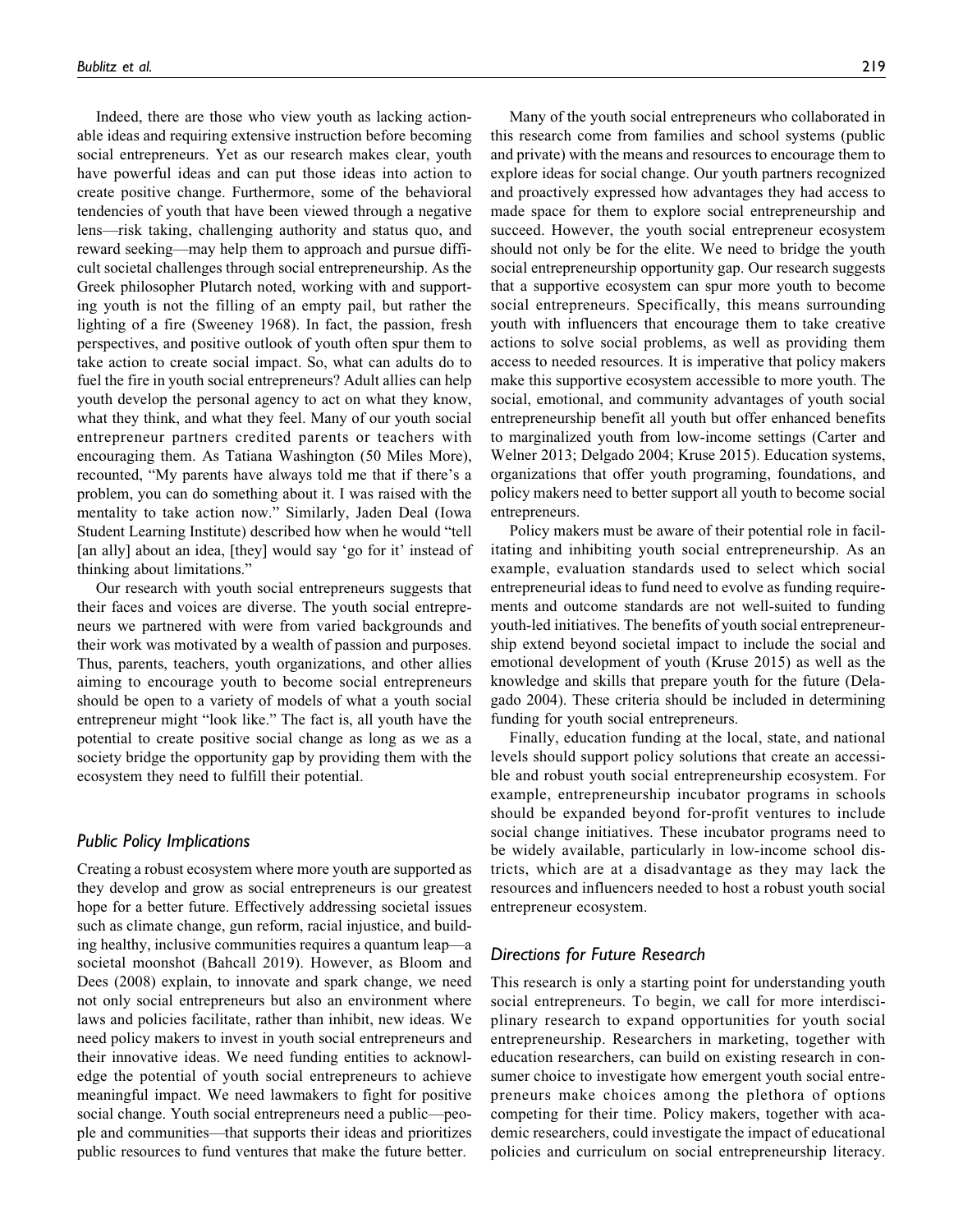| <b>Table 2.</b> Directions for Future Research to Advance Youth Social Entrepreneurship. |  |
|------------------------------------------------------------------------------------------|--|
|------------------------------------------------------------------------------------------|--|

| <b>Network of Influencers</b>                        |                                                                                                                                                                                                                                                                                                                                                                                                                                                                                                               |
|------------------------------------------------------|---------------------------------------------------------------------------------------------------------------------------------------------------------------------------------------------------------------------------------------------------------------------------------------------------------------------------------------------------------------------------------------------------------------------------------------------------------------------------------------------------------------|
| Parents                                              | • What are the critical elements required to convert early involvement in volunteerism into engaged activism and<br>leadership?                                                                                                                                                                                                                                                                                                                                                                               |
| Adult allies                                         | • What are the best methods for teaching adults to become role models in leading change, allies who empower, and<br>mentors who support?<br>• Even when acting with the best intentions, a natural tendency may be paternalism and protectionism that can stifle a youth<br>social entrepreneur's development. How can adults balance the different roles they play in the lives of youth?                                                                                                                    |
| Peers                                                | • What social dynamics encourage positive peer support and involvement in youth social entrepreneurship efforts and<br>social movements more broadly?<br>• How does the role of peer allies and peer social entrepreneur networks differ from adult allies?                                                                                                                                                                                                                                                   |
| Organizations                                        | • Which formal/informal programs and pedagogy can organizations adopt to teach and support youth social<br>entrepreneurship efforts?<br>• How can organizations convert service involvement requirements into active leadership and encourage more youth to<br>lead in creating social change?                                                                                                                                                                                                                |
| <b>Access to Resources</b>                           |                                                                                                                                                                                                                                                                                                                                                                                                                                                                                                               |
| Technology                                           | • Which technology tools are critical to fueling social entrepreneur success?<br>• When does technology help and when might it hinder social entrepreneurs as they advance their organizations and<br>initiatives?                                                                                                                                                                                                                                                                                            |
| Place                                                | • What are the differences in both the depth and breadth of networks developed in physical versus virtual spaces among<br>this generation of social entrepreneurs?<br>• How can virtual social entrepreneur networks and coalitions spark others to join the movement and start their own                                                                                                                                                                                                                     |
|                                                      | social entrepreneur journeys?                                                                                                                                                                                                                                                                                                                                                                                                                                                                                 |
| Funding                                              | • What strategies are most effective in expanding early crowdfunding campaigns beyond a youth social entrepreneur's<br>own personal network, to expand their access to external funding and resources?                                                                                                                                                                                                                                                                                                        |
|                                                      | Knowledge and skills • How can soft skills such as hope, optimism, empathy, and personal agency, which are critical components of a social<br>entrepreneur mindset, be infused into a curriculum to develop more social entrepreneurs in the future?<br>• Which skills are most transferable/teachable?<br>• Where (e.g., home, school, religious institutions) and when (e.g., at what ages), are teaching social entrepreneur skills<br>most effective?                                                     |
|                                                      |                                                                                                                                                                                                                                                                                                                                                                                                                                                                                                               |
| <b>Social Entrepreneur Mindset</b><br>Growth mindset | • Social entrepreneurs do not fear failure or setbacks but, rather, view them as opportunities to learn. What are the<br>positive and negative implications of this dimension? How does it undermine social entrepreneurs' future efforts? Can<br>they learn to balance this tendency in a way that maximizes positive aspects while minimizing the potential negative<br>effects?                                                                                                                            |
| efficacy, and risk<br>tolerance                      | Personal agency, self- • How can adult allies empower youth with agency to act and space to learn leadership skills?<br>• How can adult allies strike the right balance between supporting and protecting youth social entrepreneurs?                                                                                                                                                                                                                                                                         |
| Optimism and hope                                    | • In response to big problems in the world (e.g., injustice, inequity, climate change), why do some maintain optimism and<br>hope for the future, whereas others become discouraged? What can we learn from how youth social entrepreneurs<br>see the future to transfer their optimism and hope to other youth and adults?<br>• What are the long-term personal and psychological effects of maintaining hope and optimism in the face of a complex<br>and sometimes very dark world that is slow to change? |
| Empathy                                              | • Are there psychological risks to the depths of social entrepreneurs' empathy for others? How can we better prepare<br>youth social entrepreneurs to deal psychologically with the risks they may face?<br>• Can youth social entrepreneurs better help peers learn to feel empathy as a way of spreading their impact and creating<br>change on a larger scale?                                                                                                                                             |
| "We" focus                                           | • What factors are most effective at shifting someone who starts for one reason (e.g., required service hours, belonging<br>to a group) to more altruistic reasons (e.g., empathy for others, heartfelt desire to create change)?                                                                                                                                                                                                                                                                             |
| Intrinsic motivation<br>and passion                  | • How do you fairly compensate team members but also continue to attract team members who are intrinsically<br>motivated by the cause?<br>• What are the characteristics of youth social entrepreneurs and the transformational way they lead? How are they<br>different from their peers?                                                                                                                                                                                                                    |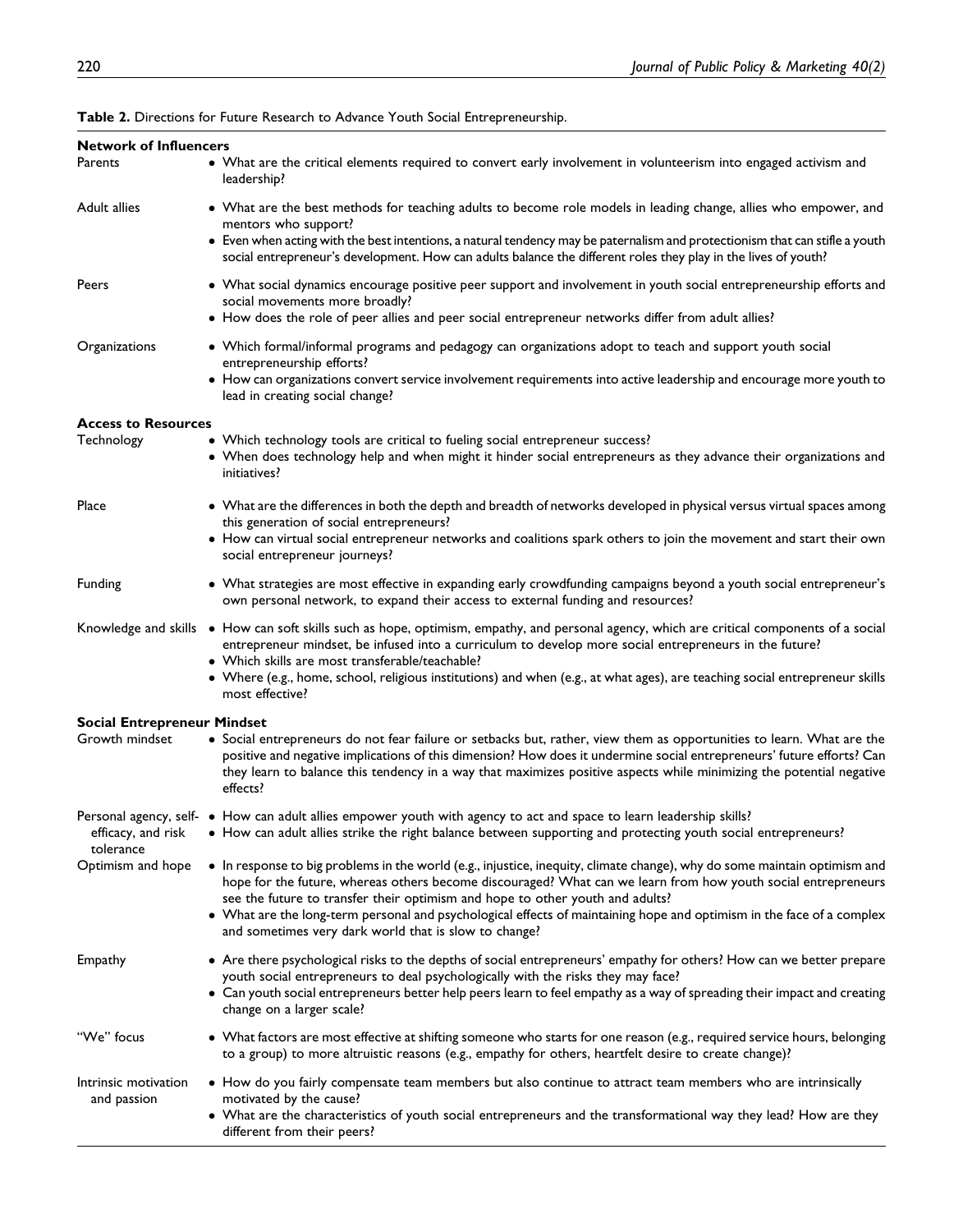Research should explore how policy makers authentically, rather than superficially, include the voices and experiences of youth social entrepreneurs in policy decision processes. Researchers, along with organizations that engage youth social entrepreneurs, might explore the operational strategies and practices that help them design programs to meet the needs of youth social entrepreneurs. In Table 2, we suggest additional future research for researchers in marketing, policy makers, and practitioners.

Although the school day for most is full, research should investigate how to weave in critical instruction and curricula that teach skills such as empathy. Policy-oriented research should explore creative ideas to make space within the school day to deliver a balance of domain-specific knowledge and skills (e.g., math, science, language), together with broader critical thinking and decision-making skills, as well as the social and emotional skills needed to navigate a complex world. The spillover of teaching skills that build well-being offers potential benefits to youth beyond social entrepreneurship. Youth trained with these skills become more informed and engaged citizens (Reynolds 2005). In conclusion, we must continue to conduct additional research to further understand how youth social entrepreneurs make decisions, how public policy contributes to creating robust youth social entrepreneurship ecosystems, and how we can equip these youth to lead positive social change. In doing so, we can continue to find new ways to support the well-being of youth and society.

### *Youth Social Entrepreneurs: What Is Their Future?*

Civic engagement during youth is associated with an enhanced level of well-being derived from having a sense of purpose and, in adulthood, with better academic and financial outcomes (Ballard, Hoyt, and Pachucki 2019). Yet, high school students in the United States consistently report feeling tired, stressed, and bored (Toppo 2015). We contend that it is because many of our schools are not providing an environment conducive to engagement, active learning, and purposeful social action. Converting schools into ecosystems that encourage and support youth social entrepreneurs is one path to transform not only our schools but also our communities and our world. According to our partner, Future Coalition, young people are "25% of the population but they are 100% of the future." Sparking more youth to rise up to become social entrepreneurs will make that future a better place for all.

#### **Coeditors**

Martin Mende and Maura L. Scott

## **Acknowledgments**

The authors would like to thank Joel Huber and Claudia Townsend for their constructive feedback on an early draft of this article. They also thank their relational engagement partners, the youth social entrepreneurs who were instrumental in revealing the ideas put forth in this research.

#### **Declaration of Conflicting Interests**

The author(s) declared no potential conflicts of interest with respect to the research, authorship, and/or publication of this article.

#### **Funding**

The author(s) received no financial support for the research, authorship, and/or publication of this article.

#### **ORCID iD**

Melissa G. Bublitz  $\bullet$  <https://orcid.org/0000-0001-7271-158X> Meike Eilert D<https://orcid.org/0000-0003-4346-1950>

#### **References**

- Alter, Charlotte, Suyin Haynes, and Justin Worland (2019), "Time 2019 Person of the Year," Time (accessed February 13, 2020), [https://time.com/person-of-the-year-2019-greta-thunberg/.](https://time.com/person-of-the-year-2019-greta-thunberg/)
- Alvord, Sarah H., L.David Brown, and Christine W. Letts (2004), "Social Entrepreneurship and Societal Transformation: An Exploratory Study," Journal of Applied Behavioral Science, 40  $(3), 260 - 82.$
- Ashoka (2016), "More Than Simply 'Doing Good': A Definition of Social Entrepreneur," (accessed June 21, 2019), [https://www.evans](https://www.evansville.edu/changemaker/downloads/more-than-simply-doing-good-defining-changemaker.pdf) [ville.edu/changemaker/downloads/more-than-simply-doing-good](https://www.evansville.edu/changemaker/downloads/more-than-simply-doing-good-defining-changemaker.pdf)[defining-changemaker.pdf](https://www.evansville.edu/changemaker/downloads/more-than-simply-doing-good-defining-changemaker.pdf).
- Ashoka (2020), "Stories from Changemaker Schools," (accessed June 30, 2020), [https://www.ashoka.org/en-us/collection/stories-change](https://www.ashoka.org/en-us/collection/stories-changemaker-schools-0) [maker-schools-0.](https://www.ashoka.org/en-us/collection/stories-changemaker-schools-0)
- Ashoka: Innovators for the Public, Peter Hodne, Todd Liu, Amy Lloyd, Sammy Lyon, Renee Owen, Luis Perales, Romina Laouri Faulb, Laura Hay, and Valentina Raman (2019), Changemakers: Educating with a Purpose. Monee, IL: Ashoka.
- Azmat, Fara, Ahmed Shahriar Ferdous, and Paul Couchman (2015), "Understanding the Dynamics Between Social Entrepreneurship and Inclusive Growth in Subsistence Marketplaces," Journal of Public Policy & Marketing, 34  $(2)$ , 252-71.
- Bahcall, Safi (2019), Loonshots: How to Nurture the Crazy Ideas That Win Wars, Cure Diseases, and Transform Industries. New York: St. Martin's Press.
- Baldwin, Debora R, Anne McIntyre, and Elizabeth Hardaway (2007), "Perceived Parenting Styles on College Students' Optimism," College Student Journal,  $41$  (3),  $550-57$ .
- Ballard, Parissa J., Lindsay T. Hoyt, and Mark C. Pachucki (2019), "Impacts of Adolescent and Young Adult Civic Engagement on Health and Socioeconomic Status in Adulthood," Child Development, 90 (4), 1138–54.
- Bandura, Albert (1986), "The Explanatory and Predictive Scope of Self-efficacy Theory," Journal of Social and Clinical Psychology,  $4(3), 359 - 73.$
- Bandura, Albert (1993), "Perceived Self-Efficacy in Cognitive Development and Functioning," Educational Psychologist, 28 (2), 117-48.
- Bandura, Albert (2001), "Social Cognitive Theory: An Agentic Perspective," Annual Review of Psychology, 52, 1-26.
- Barrios, Andrés and Christopher P. Blocker (2015), "The Contextual Value of Social Capital for Subsistence Entrepreneur Mobility," Journal of Public Policy & Marketing, 34 (2),  $272-86$ .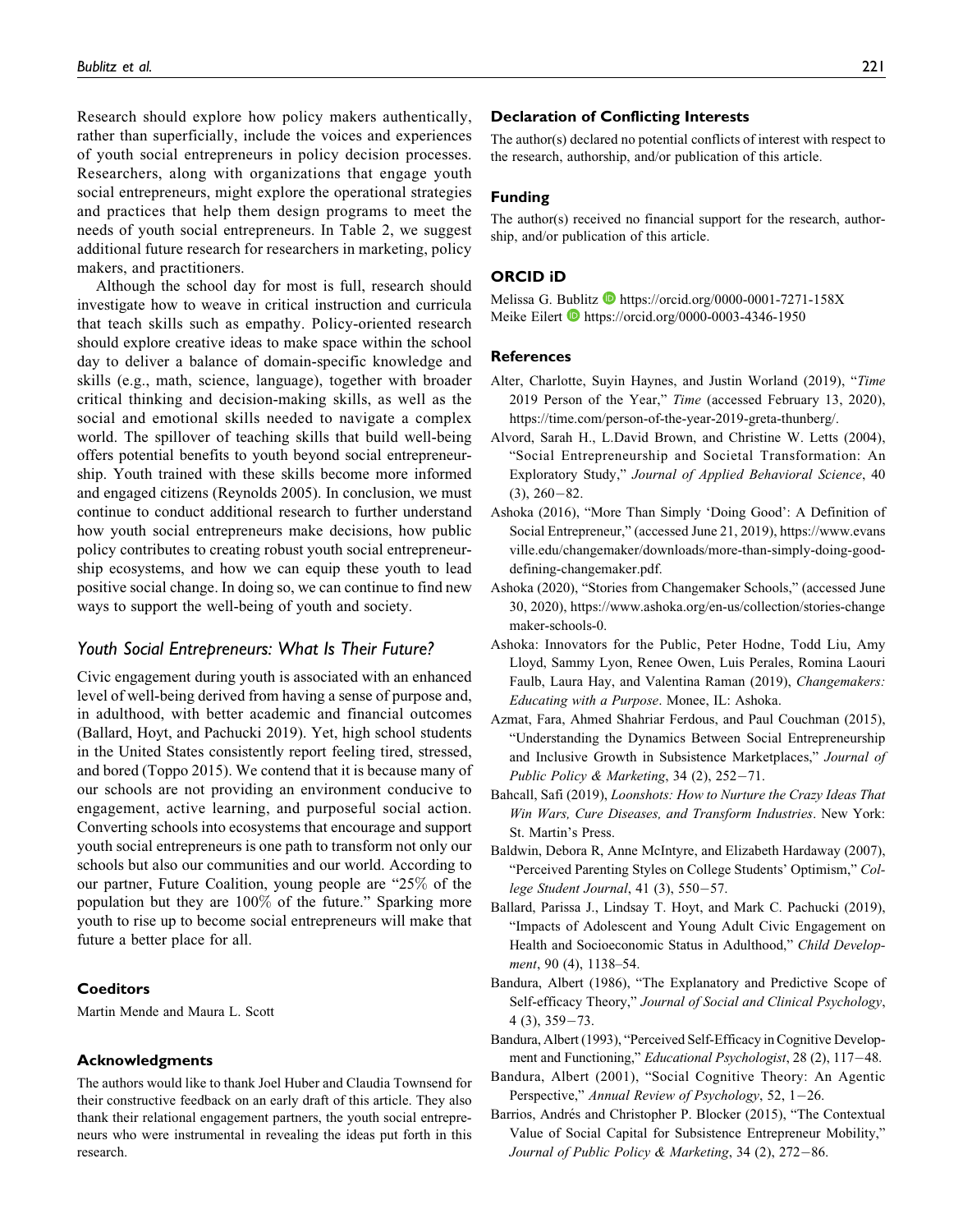- Barry, Carolyn and Kathryn Wentzel (2006), "Friend Influence on Prosocial Behavior: The Role of Motivational Factors and Friendship Characteristics," Developmental Psychology, 42 (1), 153–63.
- Battistella, Cinza, Alberto F. De Toni, Giovanni De Zan, and Elena Pessot (2017), "Cultivating Business Model Agility Through Focused Capabilities: A Multiple Case Study," Journal of Business Research, 73 (C),  $65-82$ .
- Bell, John (1995), "Understanding Adultism: A Key to Understanding Youth-Adult Relationship," The Freechild Project (accessed June 24, 2020), [https://www.nuatc.org/articles/pdf/understanding\\_adult](https://www.nuatc.org/articles/pdf/understanding_adultism.pdf) [ism.pdf](https://www.nuatc.org/articles/pdf/understanding_adultism.pdf)].
- Berk, Laura E. (2007), Development Through the Lifespan, 4th ed. Chennai: Pearson Education India.
- Beyth-Marom, Ruth, Laurel Austin, Baruch Fischhoff, Claire Palmgren, and Marilyn Jacobs-Quadrel (1993), "Perceived Consequences of Risky Behaviors: Adults and Adolescents," Developmental Psychology, 29 (3), 549–63.
- Blackwell, Lisa, Kali Trzesniewski, and Carol S. Dweck (2007), "Implicit Theories of Intelligence Predict Achievement Across an Adolescent Transition: A Longitudinal Study and an Intervention," Child Development,  $78$  (1),  $246-63$ .
- Blanchet-Cohen, Natasha and Liesette Brunson (2014), "Creating Settings for Youth Empowerment and Leadership: An Ecological Perspective,"Child & Youth Services35(3)216–36.
- Blankenstein, Neeltje, Eva H. Telzer, Kathy T. Do, Anna C.K. van Duijvenvoorde, and Eveline A. Crone (2020), "Behavioral and Neural Pathways Supporting the Development of Prosocial and Risk-Taking Behavior Across Adolescence," Child Development, 91 (3), e665–81.
- Bloom, Paul N. (2009), "Overcoming Consumption Constraints Through Social Entrepreneurship," Journal of Public Policy & Marketing, 28 (1), 128-34.
- Bloom, Paul N. (2012), "Introduction to the Special Section on Social Entrepreneurship," Journal of Public Policy & Marketing, 31 (1),  $73 - 74.$
- Bloom, Paul N. and Gregory Dees (2008), "Cultivate Your Ecosystem," Stanford Social Innovation Review, 6 (1), 47–53.
- Bosma, Niels, Jolanda Hessels, Veronique Schutjens, Mirjam Van Praag, and Ingrid Verheul (2012), "Entrepreneurship and Role Models," Journal of Economic Psychology, 33 (2), 410-24.
- Bozeman, Barry and Mary K. Feeney (2007), "Toward a Useful Theory of Mentoring: A Conceptual Analysis and Critique," Administration & Society, 39 (6),  $719-39$ .
- Brown, B. Bradford and James Larson (2009), "Peer Relationships in Adolescence," in Handbook of Adolescent Psychology, 2nd ed. Hoboken, NJ: John Wiley & Sons, 74-103.
- Bublitz, Melissa G., Laura A. Peracchio, Charlene A. Dadzie, Jennifer E. Escalas, Jonathan Hansen, Martina Hutton, et al. (2019), "Food Access for All: Empowering Innovative Local Infrastructure," Journal of Business Research, 100, 354-65.
- Bukowski, William M. and Lorrie K. Sippola (1996), "Friendship and Morality," in The Company they Keep: Friendship in Childhood and Adolescence, W.M. Bukowski and A.F. Newcomb, eds. Cambridge, UK: Cambridge University Press, 238-61.
- Calic, Goran and Elaine Mosakowski (2016), "Kicking Off Social Entrepreneurship: How a Sustainability Orientation Influences

Crowdfunding Success," Journal of Management Studies, 53 (5),  $738 - 67.$ 

- Carlo, Gustavo, Richard A. Fabes, Deborah Laible, and Kristina Kupanoff (1999), "Early Adolescence and Prosocial/Moral Behavior II: The Role of Social and Contextual Influences," Journal of Early Adolescence, 19 (2), 133-47.
- Carter, Prudence L. and Kevin G. Welner, eds. (2013), Closing the Opportunity Gap: What America Must Do to Give Every Child an Even Chance. Oxford, UK: Oxford University Press.
- Chaplin, Lan Nguyen, Ronald Paul Hill, and Deborah Roedder John (2014), "Poverty and Materialism: A Look at Impoverished Versus Affluent Children," Journal of Public Policy & Marketing, 33 (1),  $78 - 92.$
- Churchill, Gilbert A., Jr., and George P. Moschis (1979), "Television and Interpersonal Influences on Adolescent Consumer Learning," Journal of Consumer Research, 6 (1), 23–35.
- Clark, David M. and Freda McManus (2002), "Information Processing in Social Phobia," Biological Psychiatry, 51 (1), 92–100.
- Coyne, Marley, Anne Glusker, and Christian Kreznar (2019), "Forbes 30 Under 30: Law & Policy," Forbes (accessed February 13, 2020), [https://www.forbes.com/30-under-30/2020/law-policy/](https://www.forbes.com/30-under-30/2020/law-policy/#5b401de24f66) [#5b401de24f66](https://www.forbes.com/30-under-30/2020/law-policy/#5b401de24f66).
- Darling, Nancy and Laurence Steinberg (1993), "Parenting Style as Context: An Integrative Model," Psychological Bulletin, 113 (3),  $487 - 96.$
- Dees, J. Gregory (1998), "Enterprising Nonprofits," Harvard Business Review, 76 (1), 54–69.
- Dees, J. Gregory (2001), "The Meaning of Social Entrepreneurship," (May 30), [https://centers.fuqua.duke.edu/case/wp-content/](https://centers.fuqua.duke.edu/case/wp-content/uploads/sites/7/2015/03/Article_Dees_MeaningofSocialEntrepreneurship_2001.pdf) [uploads/sites/7/2015/03/Article\\_Dees\\_MeaningofSocialEntrepre](https://centers.fuqua.duke.edu/case/wp-content/uploads/sites/7/2015/03/Article_Dees_MeaningofSocialEntrepreneurship_2001.pdf) [neurship\\_2001.pdf](https://centers.fuqua.duke.edu/case/wp-content/uploads/sites/7/2015/03/Article_Dees_MeaningofSocialEntrepreneurship_2001.pdf).
- Delgado, Melvin (2004), Social Youth Entrepreneurship: The Potential for Youth and Community Transformation. Westport, CT: Praeger.
- Dick, Danielle M., Amy E. Adkins, and Sally I. Chun Kuo (2016), "Genetic Influences on Adolescent Behavior," Neuroscience & Biobehavioral Reviews, 70, 198–205.
- Dweck, Carol S. (1975), "The Role of Expectations and Attributions in the Alleviation of Learned Helplessness," Journal of Personality and Social Psychology, 31 (4),  $674-85$ .
- Eby, Lillian T. (1997), "Alternative Forms of Mentoring in Changing Organizational Environments: A Conceptual Extension of the Mentoring Literature," Journal of Vocational Behavior, 51 (1),  $125 - 44.$
- Eccles, Jaquelynne S. and Allan Wigfield (2002), "Motivational Beliefs, Values, and Goals," Annual Review of Psychology, 53,  $109 - 32$ .
- Eccles, Jacquelynne S., Allan Wigfield, and James Byrnes (2003), "Cognitive Development in Adolescence," in Handbook of Psychology, Irving B. Weiner, Donald K. Freedheim, John A. Schinka, and Wayne F. Velicer, eds. Hoboken, NJ: John Wiley & Sons, 325-50.
- Eisenberg, Nancy (1986), Altruistic Emotion, Cognition and Behavior. Hillsdale, NJ: Lawrence Erlbaum Associates.
- Eisenberg, Nancy, William Damon, and Richard Lerner (2006), Handbook of Child Psychology: Social, Emotional, and Personality Development, 6th ed. Hoboken, NJ: John Wiley & Sons.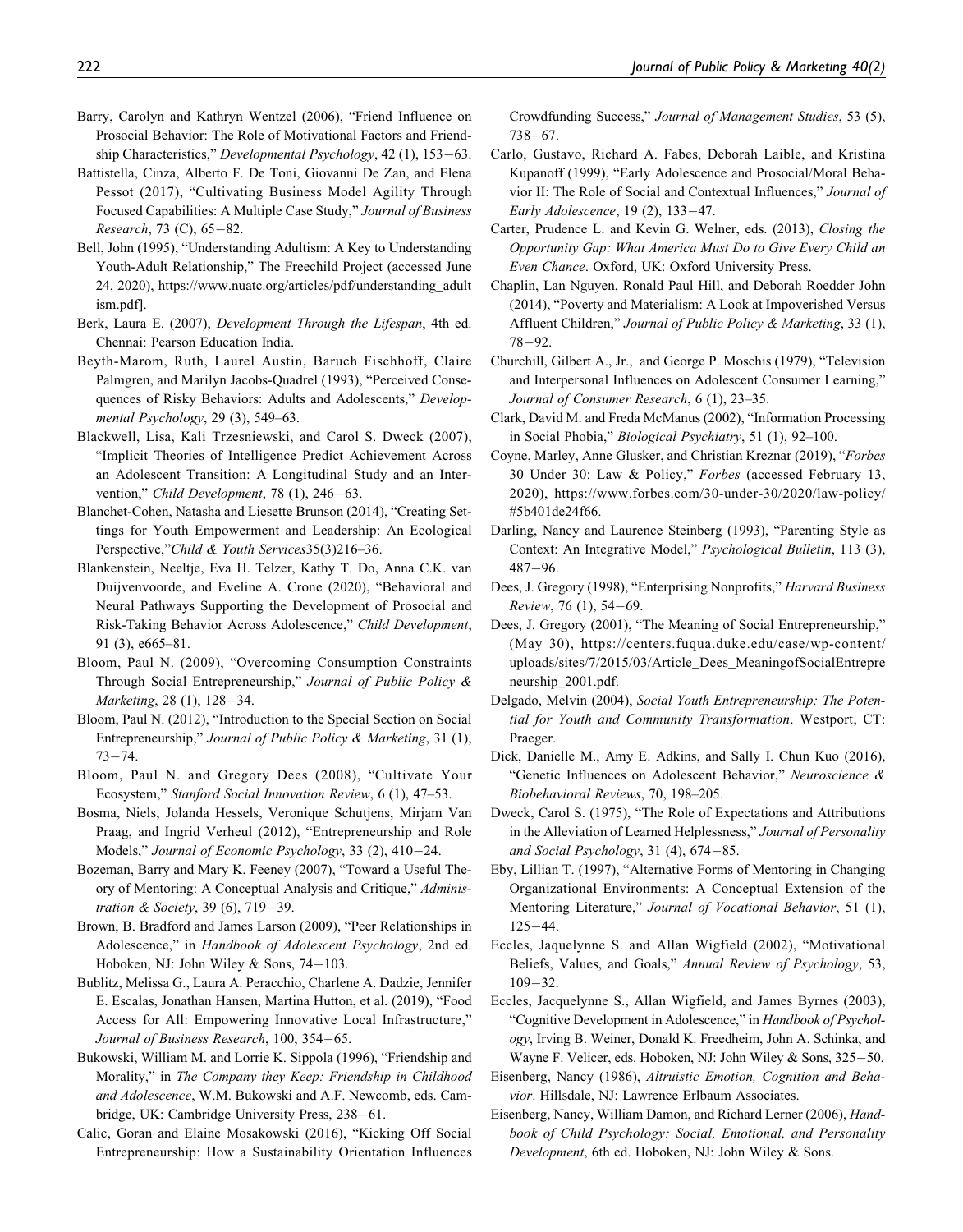- Eisenberg, Nancy and Paul A. Miller (1987), "The Relation of Empathy to Prosocial and Related Behaviors," Psychological Bulletin,  $101$  (1),  $91 - 119$ .
- Eisenhardt, Kathleen M. (1989), "Building Theories from Case Study Research," Academy of Management Review, 14 (4), 532-50.
- Epstein, Marc J. and Kristi Yuthas (2012), "Scaling Effective Education for the Poor in Developing Countries: A Report from the Field," Journal of Public Policy & Marketing, 31 (1), 102-14.
- Faraj, Samer, Sirkka L. Jarvenpaa, and Ann Majchrzak (2011), "Knowledge Collaboration in Online Communities," Organization Science, 22 (5), 1121–1367.
- Fletcher, Anne C., Glen H. Elder Jr., and Debra Mekos (2000), "Parental Influences on Adolescent Involvement in Community Activities," Journal of Research on Adolescence, 10 (1), 29–48.
- Foulkes, Lucy, Jovita T. Leung, Delia Fuhrmann, Lisa J. Knoll, and Sarah-Jayne Blakemore (2018), "Age Differences in the Prosocial Influence Effect," Developmental Science, 21 (6), e12666.
- Gillham, Jane and Karen Reivich (2004), "Cultivating Optimism in Childhood Adolescence," The Annals of the American Academy of Political and Social Science, 591 (1),  $146-63$ .
- Good, Catherine, Joshua Aronson, and Michael Inzlicht (2003), "Improving Adolescents' Standardized Test Performance: An Intervention to Reduce The Effects of Stereotype Threat," Journal of Applied Developmental Psychology, 24  $(6)$ , 645-62.
- Gordon, Mary (2005), Roots of Empathy: Changing the World Child by Child. Toronto: T. Allen.
- Gorman, Gary, Dennis Hanlon, and Wayne King (1997), "Some Research Perspectives on Entrepreneurship Education, Enterprise Education and Education for Small Business Management: A Ten-Year Literature Review," International Small Business Journal, 15  $(3), 56-77.$
- Griskevicius, Vladas, Stephanie M. Cantú, and Mark Van Vugt (2012), "The Evolutionary Bases for Sustainable Behavior: Implications for Marketing, Policy, and Social Entrepreneurship," Journal of Public Policy & Marketing,  $31$  (1),  $115-28$ .
- Grunert, Klaus G., Sophie Hieke, and Josephine Wills (2014), "Sustainability Labels on Food Products: Consumer Motivation, Understanding and Use," Food Policy, 44, 177–89.
- Henry, Carolyn S., Stephan M. Wilson, and Gary W. Peterson (1989), "Parental Power Bases and Processes as Predictors of Adolescent Conformity," Journal of Adolescent Research, 4 (1), 15–32.
- Hollenstein, Tom and Jessica P. Lougheed (2013), "Beyond Storm and Stress: Typicality, Transactions, Timing, and Temperament to Account for Adolescent Change," American Psychologist, 68 (4), 444–54.
- Kilford, Emma J., Emily Garrett and Sarah-Jayne Blakemore (2016), "The Development of Social Cognition in Adolescence: An Integrated Perspective," Neuroscience and Biobehavioral Reviews, 70, 106–20.
- Kolk, Ans, and François Lenfant (2015), "Cross-Sector Collaboration, Institutional Gaps, and Fragility: The Role of Social Innovation Partnerships in a Conflict-Affected Region," Journal of Public Policy & Marketing, 34 (2), 287-303.
- Kruse, Tina (2015), "Youth Social Entrepreneurship: Advancing the Field," research report, Sundance Family Foundation (February),

[https://www.sundancefamilyfoundation.org/wp-content/uploads/](https://www.sundancefamilyfoundation.org/wp-content/uploads/2015/02/SFF-White-PaperFinal3.1.pdf) [2015/02/SFF-White-PaperFinal3.1.pdf](https://www.sundancefamilyfoundation.org/wp-content/uploads/2015/02/SFF-White-PaperFinal3.1.pdf).

- Kruse, Tina (2019), Making Change: Youth Social Entrepreneurship as an Approach to Positive Youth and Community Development. Oxford, UK: Oxford University Press.
- Kusché, Carol A. and Mark T. Greenberg (1994), The PATHS Curriculum. South Deerfield, MA: Channing-Bete Co.
- Law, Ben M.F., Daniel T.L. Shek, and Cecilia M.S. Ma (2013), "Validation of Family, School, and Peer Influence on Volunteerism Scale Among Adolescents," Research on Social Work Practice, 23 (4), 458–66.
- Leslie, Frances M., Sandra E. Loughlin, Ruihua Wang, Lilyanna Perez, Shahrdad Lotfipour, and James D. Belluzzia (2004), "Adolescent Development of Forebrain Stimulant Responsiveness: Insights from Animal Studies," Annals of the New York Academy of Sciences, 1021 (1), 148-59.
- Maccoby, Eleanor (1992), "The Role of Parents in the Socialization of Children: An Historical Overview," Developmental Psychology,  $28(6)$ ,  $1006-17$ .
- MacInnis, Deborah J. and Gustavo E. de Mello (2005), "The Concept of Hope and Its Relevance to Product Evaluation and Choice," Journal of Marketing,  $69$  (1),  $1-14$ .
- MacInnis, Deborah J., Christine Moorman, and Bernard J. Jaworski (1991), "Enhancing Consumers' Motivation, Ability, and Opportunity to Process Brand Information from Ads: Conceptual Framework and Managerial Implications," Journal of Marketing, 55 (1), 32–53.
- Markus, M. Lynne, Brook Manville, and Carole E. Agres (2000), "What Makes a Virtual Organization Work?" Sloan Management Review, 42 (1), 13-26.
- Martin, Roger L. and Sally Osberg (2007), "Social Entrepreneurship: The Case for Definition," Stanford Social Innovation Review (Spring), [https://ssir.org/articles/entry/social\\_entrepreneurship\\_](https://ssir.org/articles/entry/social_entrepreneurship_the_case_for_definition) [the\\_case\\_for\\_definition](https://ssir.org/articles/entry/social_entrepreneurship_the_case_for_definition).
- Mick, David Glen, Simone Pettigrew, Cornelia Pechmann, and Julie L. Ozanne (2012), "Origins, Qualities, and Envisionments of Transformative Consumer Research," in Transformative Consumer Research for Personal and Collective Well-Being, David Glen Mick, Simone Pettigrew, Cornelia Pechmann, and Julie L. Ozanne, eds. New York: Routledge, 3–24.
- Mollick, Ethan (2014), "The Dynamics of Crowdfunding: An Exploratory Study," Journal of Business Venturing, 29 (1),  $1-16$ .
- Montoya, Detra Y. and Maura L. Scott (2013), "The Effect of Lifestyle-Based Depletion on Teen Consumer Behavior," Journal of Public Policy & Marketing,  $32$  (1),  $82-96$ .
- Morrissey, Kathleen M. and Ronald J. Werner-Wilson (2005), "The Relationship Between Out-of-School Activities and Positive Youth Development: An Investigation of the Influences of Communities and Family," Adolescence, 40 (157), 67–85.
- Neck, Heidi M. and Patricia G. Greene (2011), "Entrepreneurship Education: Known Worlds and New Frontiers," Journal of Small Business Management,  $49(1)$ ,  $55-70$ .
- Newbert, Scott L. (2012), "Marketing Amid the Uncertainty of the Social Sector: Do Social Entrepreneurs Follow Best Marketing Practices?" Journal of Public Policy & Marketing, 31 (1), 75-90.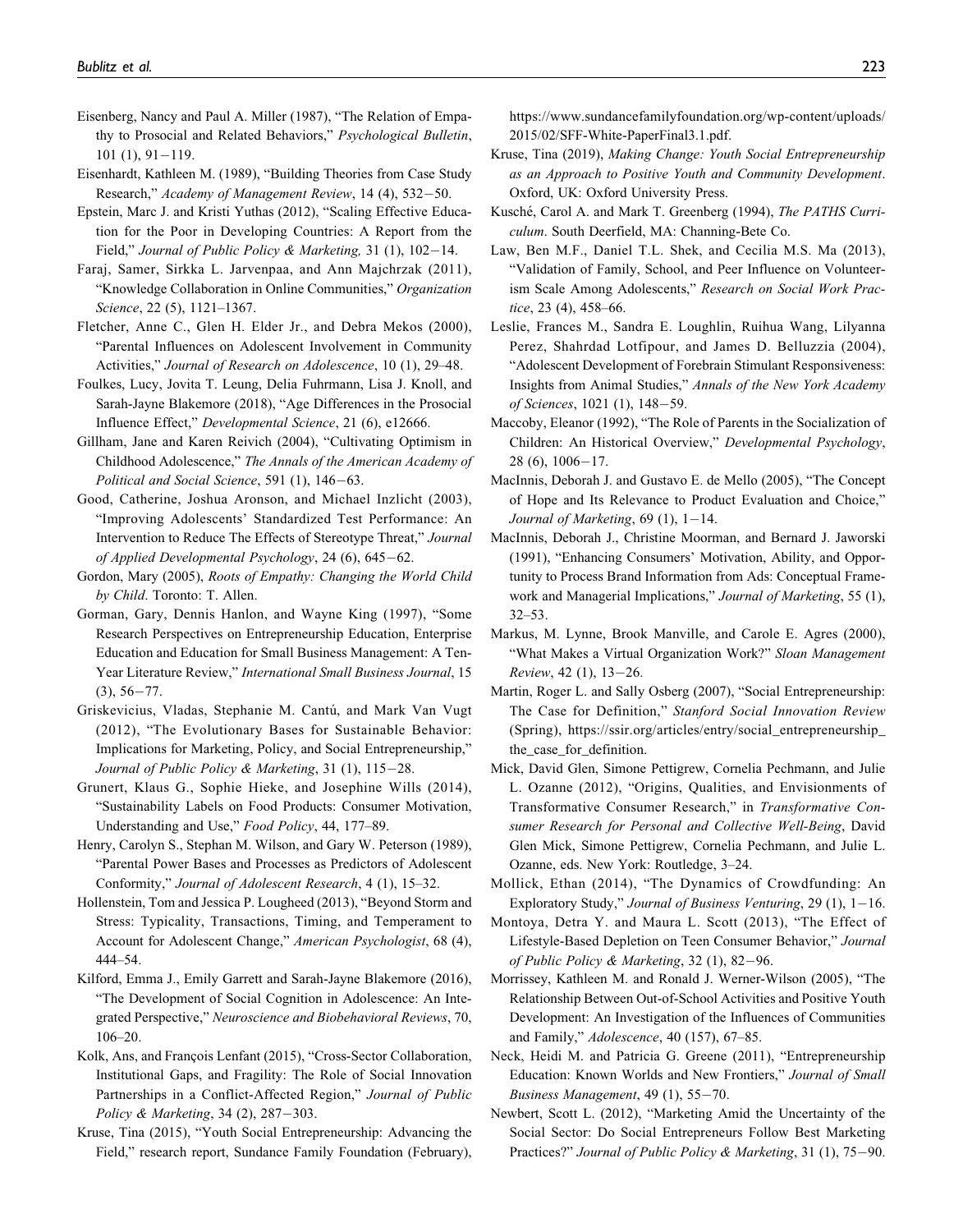- Nga, Joyce Koe Hwee and Gomathi Shamuganathan (2010), "The Influence of Personality Traits and Demographic Factors on Social Entrepreneurship Start Up Intentions," Journal of Business Ethics, 95 (2), 259–82.
- Nicholls, Alex and Albert Cho (2006), "Social Entrepreneurship: The Structuration of a Field," in Social Entrepreneurship: New Models of Sustainable Social Change, Alex Nicholls, ed. Oxford, UK: Oxford University Press, 99-118.
- Obschonka, Martin (2016), "Adolescent Pathways to Entrepreneurship," Child Development Perspectives, 10 (3), 196-201.
- Olander, Folke and John Thogersen (1995), "Understanding of Consumer Behavior as a Prerequisite for Environmental Protection," Journal of Consumer Policy,  $18(4)$ ,  $345-85$ .
- Oldenburg, Ray (1989), The Great Good Place: Café, Coffee Shops, Community Centers, Beauty Parlors, General Stores, Bars, Hangouts, and How They Get You Through the Day. St. Paul, MN: Paragon House Publishers.
- Openshaw, D. Kim, Darwin L. Thomas, and Boyd C. Rollins (1984), "Parental Influences of Adolescent Self-Esteem," Journal of Early Adolescence, 4 (3), 259-74.
- Ordanini, Andrea, Lucia Miceli, Marta Pizzetti, and Anantharanthan Parasuraman (2011), "Crowd-Funding: Transforming Customers into Investors Through Innovative Service Platforms," Journal of Service Management, 22 (4), 443-70.
- Ozanne, Julie L., Brennan Davis, Jeff B. Murray, Sonya Grier, Ahmed Benmecheddal, Hilary Downey, et al. (2017), "Assessing the Societal Impact of Research: The Relational Engagement Approach," Journal of Public Policy & Marketing, 36 (1),  $1-14$ .
- Park, C. Whan and Banwari Mittal (1985), "A Theory of Involvement in Consumer Behavior: Problems and Issues," in Research in Consumer Behavior, Vol 1, Greenwich, CT: JAI Press, Inc, 201-31.
- Paunesku, David, Gregory Walton, Carissa Romeo, Eric N. Smith, David S. Yeager, and Carol S. Dweck (2015), "Mind-Set Interventions Are a Scalable Treatment for Academic Underachievement," Psychological Science,  $26(6)$ ,  $784-93$ .
- Pechmann, Cornelia, Jesse R. Catlin, and Yu Zheng (2020), "Facilitating Adolescent Well-Being: A Review of the Challenges and Opportunities and the Beneficial Roles of Parents, Schools, Neighborhoods, and Policymakers," Journal of Consumer Psy $chology, 30 (1), 149-77.$
- Peterson, Christopher (2000), "The Future of Optimism," American  $Psychologist, 55 (1), 44–55.$
- Peterson, Gary W., Mary E. Stivers, and David F. Peters (1986), "Family Versus Nonfamily Significant Others for the Career Decisions of Low-Income Youth," Family Relations: Journal of Applied Family and Child Studies,  $35(3)$ ,  $417-24$ .
- Pieters, Rik G.M. (1991), "Changing Garbage Disposal Patterns of Consumers: Motivation, Ability, and Performance," Journal of Public Policy & Marketing, 10  $(2)$ , 59-76.
- Pine, Daniel S. (2001), "Affective Neuroscience and the Development of Social Anxiety Disorder," Psychiatric Clinics of North America, 24 (4), 689–705.
- Pinheiro, Maria Clara and Megan Strickland (2016), "Social Entrepreneurial Pathways to a Culture of Wellbeing," research report,

Ashoka Changemakers Learning Lab (May), [https://wellbeing.](https://wellbeing.changemakers.com/) [changemakers.com/.](https://wellbeing.changemakers.com/)

- Pittinsky, Todd L., Seth A. Rosenthal, and R.Matthew Montoya (2011), "Measuring Positive Attitudes Toward Outgroups: Development and Validation of the Allophilia Scale," in Moving Beyond Prejudice Reduction: Pathways to Positive Intergroup Relations. Washington, DC: American Psychological Association, 41-60.
- Pless, Nicola M. (2012), "Social Entrepreneurship in Theory and Practice—An Introduction," Journal of Business Ethics, 111 (3),  $317 - 20.$
- Ravenswood, Katherine (2011), "Eisenhardt's Impact on Theory in Case Study Research," Journal of Business Research, 64 (7),  $680 - 86.$
- Rendon, Jim (2020), "The New Youth Advocates," Chronicle of Philanthropy (January 7), [https://www.philanthropy.com/article/The-](https://www.philanthropy.com/article/The-New-Youth-Advocates/247775)[New-Youth-Advocates/247775.](https://www.philanthropy.com/article/The-New-Youth-Advocates/247775)
- Reynolds, Thomas J. (2005), "Lifegoals: The Development of a Decision-Making Curriculum for Education," Journal of Public Policy & Marketing, 24 (1),  $75-81$ .
- Rigby, Ken (2000), "Effects of Peer Victimization in Schools and Perceived Social Support on Adolescent Well-Being," Journal of Adolescence, 23 (1), 57-68.
- Roberts, Peter W. (2013), "Facebook Presence Is an Important Clue to a Social Venture's Future," Harvard Business Review (March 4), <https://hbr.org/2013/03/facebook-presence-is-an-import>.
- Rosenbaum, Mark S., James Ward, Beth A. Walker, and Amy L. Ostrom (2007), "A Cup of Coffee with a Dash of Love: An Investigation of Commercial Social Support and Third-Place Attachment," Journal of Service Research, 10 (1), 43-59.
- Roth, Jodie and Jeanne Brooks-Gunn (2000), "What Do Adolescents Need for Healthy Development? Implications for Youth Policy," SRCD Social Policy Report, 14  $(1)$ , 1-19.
- Russell, Glenda M. (2011), "Motives of Heterosexual Allies in Collective Action for Equality," Journal of Social Issues, 67 (2),  $376 - 93$ .
- Saebi, Tina, Nicolai J. Foss, and Stefan Linder (2019), "Social Entrepreneurship Research: Past Achievements and Future Promises," Journal of Management,  $45$  (1),  $70-95$ .
- Schunk, Dale H. and Judith L. Meece (2005), "Self-Efficacy Development in Adolescence," in Self-Efficacy Beliefs of Adolescents, Frank Pajares and Tim Urdan, eds. Charlotte, NC: Information Age Publishing, 71–96.
- Seligman, Martin E.P. (1998), Learned Optimism: How to Change Your Mind and Your Life. New York: Pocket Books.
- Short, Jeremy C., Todd W. Moss, and G.Tom Lumpkin (2009), "Research in Social Entrepreneurship: Past Contributions and Future Opportunities," Strategic Entrepreneurship Journal, 3 (2),  $161 - 94.$
- Skoll World Forum (2013), "Social Entrepreneurship: A Fundamental Game Changer," Forbes (January 7), [https://www.forbes.com/](https://www.forbes.com/sites/skollworldforum/2013/01/07/social-entrepreneurship-a-fundamental-game-changer/#377e3de553f6) [sites/skollworldforum/2013/01/07/social-entrepreneurship-a-fun](https://www.forbes.com/sites/skollworldforum/2013/01/07/social-entrepreneurship-a-fundamental-game-changer/#377e3de553f6) [damental-game-changer/#377e3de553f6](https://www.forbes.com/sites/skollworldforum/2013/01/07/social-entrepreneurship-a-fundamental-game-changer/#377e3de553f6).
- Smith, Brett R., Maria L. Cronley, and Terri F. Barr (2012), "Funding Implications of Social Enterprise: The Role of Mission Consistency, Entrepreneurial Competence, and Attitude Toward Social